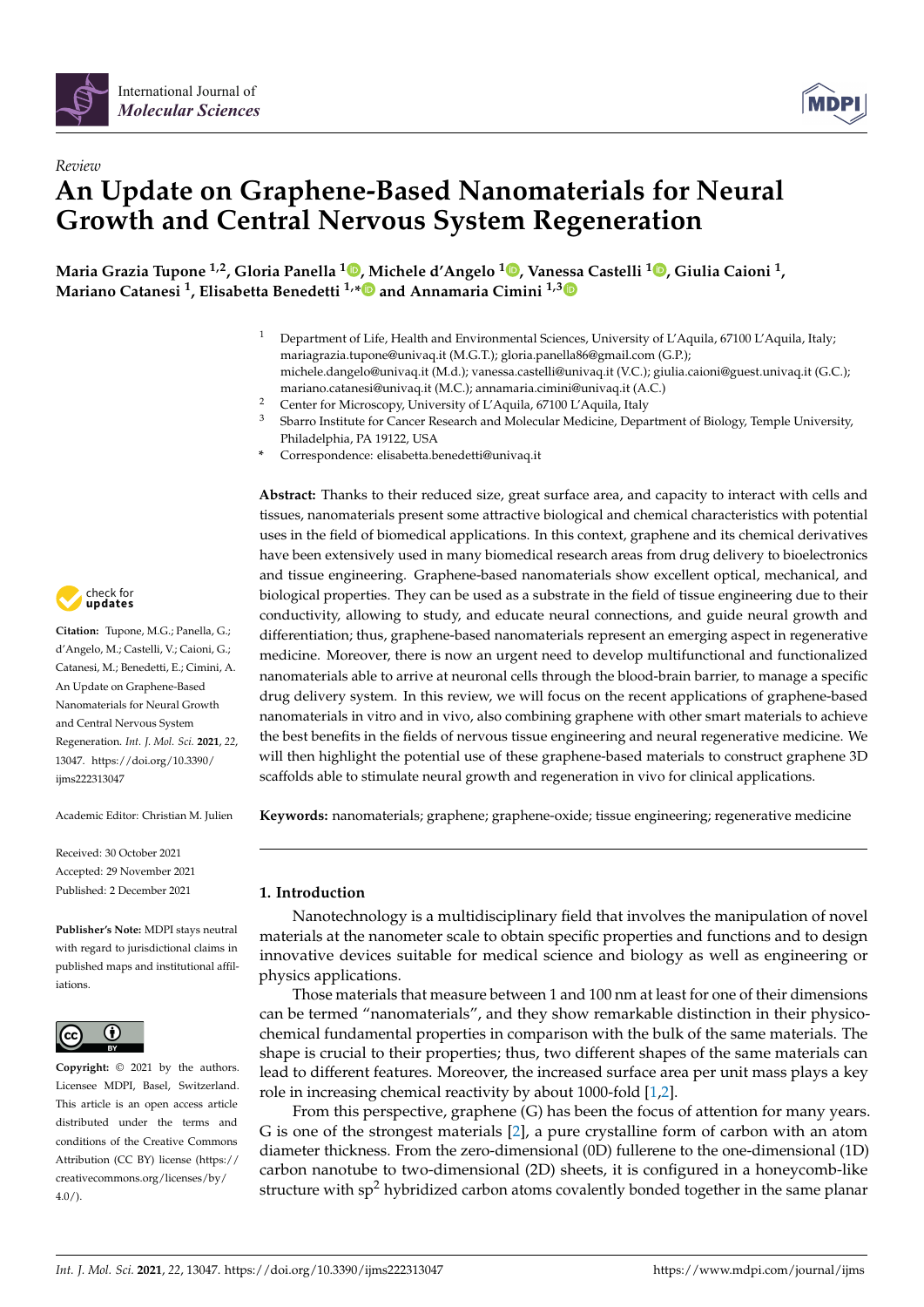monolayer [\[3,](#page-14-2)[4\]](#page-14-3). G has a very large surface area (2630  $\mathrm{m^2\,g^{-1}}$  for single-layer G), and every sheet is linked by van der Waals forces with 1TPa of stiffness and 130 GPa of the tensile strength [\[5\]](#page-14-4).

It shows excellent electrical conductivity, high thermal conductivity, impermeability to liquids and gas, strong mechanical strength, and good biocompatibility [\[6](#page-14-5)[,7\]](#page-14-6).

High thermal and electrical conductivity results from the atomic structure and electron distribution of graphene, these properties providing extraordinary optical behaviors, excellent mechanical properties, extreme chemical stability, and a large surface area. Due to this evidence, G can perform as nanoscale building blocks to generate innovative structures complexed with biological molecules or other types of nanomaterials with brand new features [\[8,](#page-14-7)[9\]](#page-14-8).

This versatility to assume different shapes and the possibility to be combined with thousands of molecules makes this material attractive for scientists in the medical field as well as in many other scientific fields. In 2004, for the first time, the G was prepared by mechanical exfoliation of graphite; this approach simplified the obtainment of the material, and its use diffusion has made it very popular in the last decade, although the size and orientation of the obtained sheets are mostly unmanageable with a lateral size up to tens of microns [\[8](#page-14-7)[,10\]](#page-14-9).

## **2. Graphene and Its Chemical Derivatives**

The G derivatives can be classified into two families, namely chemically modified graphene (CMGs) and functionalized graphene (FG). Modification of the fundamental G structure during synthesis or consequent chemical manipulation provides several new chemo-physical features to the material (Figure [1\)](#page-2-0). Leading members of this group are graphene oxide (GO), reduced GO (rGO), and multilayered GO, widely used as the backbone in nanotechnology for countless applications in many fields. CMGs are attractive for their unique properties as well as self-assembly ability, which is a promising approach to obtain advanced materials or more complex systems based on graphene, such as the aforementioned, GO, rGO, and all the other derivatives [\[11\]](#page-14-10).

CMGs show some advantages compared to pristine G, such as lower cost, easier production at a mass level, better dispersion in solvent (avoiding the stacking between layers), and based on their multiplicity of non-covalent forces, they can easily assembly with themselves or with inorganic and/or organic materials, and working in coherence with them, allow to obtain functionalized graphene and thus multifaceted nanomaterials [\[12](#page-14-11)[,13\]](#page-14-12).

FG involves covalent or non-covalent modifications, which give additional properties and better performance to these structures. Functionalization can occur with several molecules, such as DNA, RNA, peptide, or much more complex compounds, including anticancer drugs [\[14\]](#page-14-13). Other kinds of modification involve the use of nanoscale objects (nanoparticles, nanowires, nanorods, and nanosheets) and polymers [\[14\]](#page-14-13). The GO reactive oxygenated groups, such as epoxy, carboxylic acid, and hydroxyl groups can be easily covalent functionalized with small molecules or polymers [\[15\]](#page-14-14). Covalent reactions used for GO can be also applied on rGO. Based on GO and G nanosheets, noncovalent interactions can be used to create 3D superstructures, by using aromatic molecules as bridges, linkers, and spacers [\[16\]](#page-14-15). Noncovalent functionalization with polymers and molecules requires van der Waals and  $π$ –π stacking interactions [\[17\]](#page-14-16), which do not affect properties such as mechanical strength and electric conductivity, and ensure high flexibility [\[16\]](#page-14-15).

In this way, it is possible to obtain a variety of composite structures including films, fiber, membranes, or porous scaffolds with exclusive properties, for instance, increased flexibility, surface area, mechanical strength, and electrical conductivity, lighter weight, and gain of functions that ensure CMGs broad application fields [\[12\]](#page-14-11).

Depending on sizes and dimensions, the fundamental elements for the self-assembled structures can be classified as 0D that include nanoparticles and nanodots, 1D including nanotubes, nanofibers, and nanorods, 2D as nanosheets, and 3D that comprise the complex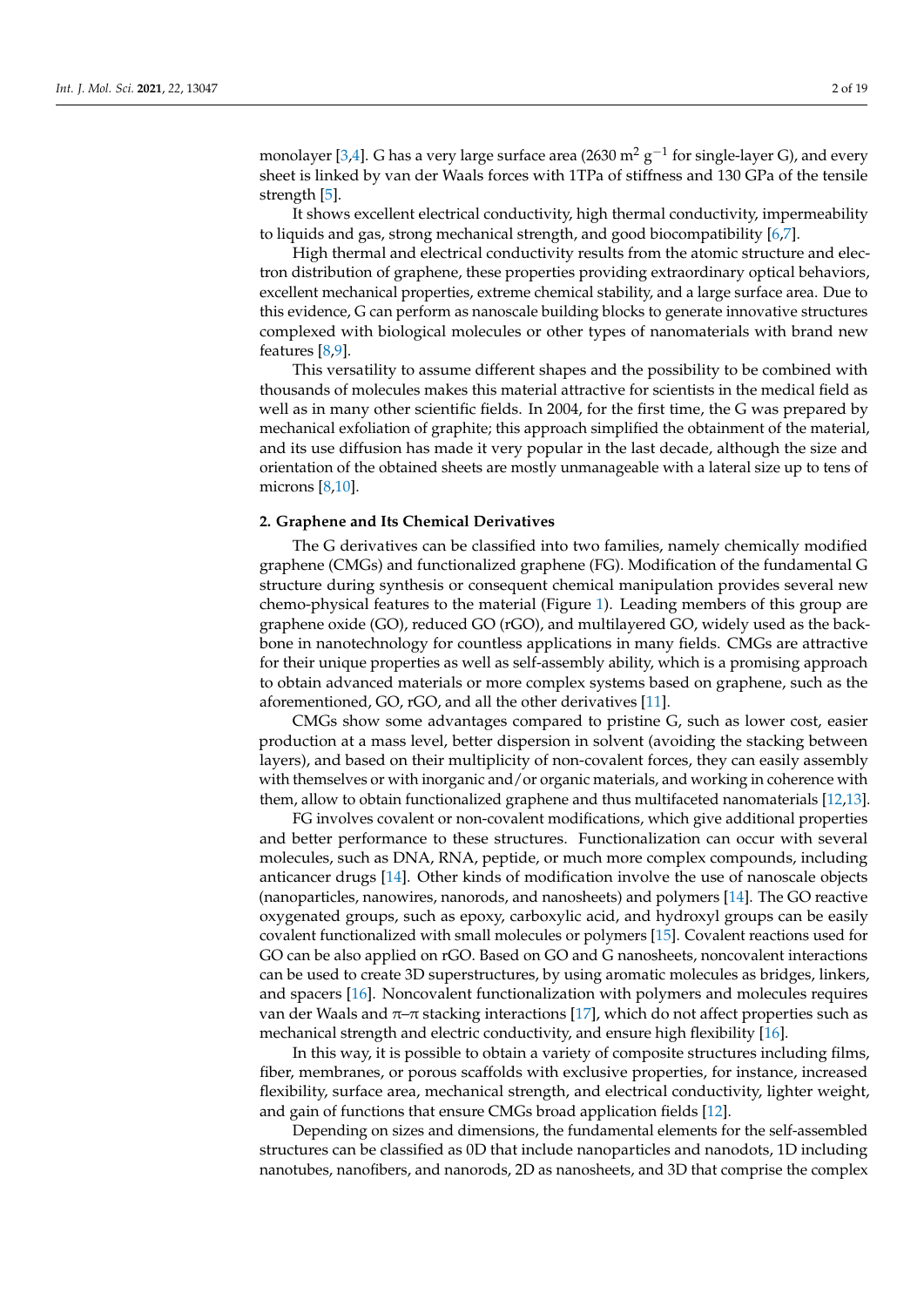structure, beads, vesicles, and films [\[17\]](#page-14-16). Different dimensionalities are found in different applications in many fields.

Zero-dimensional nanoparticles of magnetic GO coated with poly lactic-co-glycolic acid (PLGA) polymer (NGO/SPIONs) have been used as a dynamic nanocarrier for IUdR (5-iodo-2-deoxyuridine). IUdR induces a radiosensitizing effect but suffers from limited half-life and failure to pass the blood–brain barrier (BBB). G nanoparticles (NPs) improved the penetration of the BBB enhancing the efficacy of glioma therapy [\[18\]](#page-14-17).

<span id="page-2-0"></span>

graphene (CMGs), functionalized graphene (FG), graphene oxide (GO), reduced GO (rGO).  $\frac{1}{\sqrt{2}}$ **Figure 1.** Overview of principal applications of graphene and its derivatives. Chemically modified

encapsulated SiO<sub>2</sub>, Co<sub>3</sub>O<sub>4</sub>, TiO<sub>2</sub>NPs, Fe<sub>3</sub>O<sub>4</sub> microspheres. The G cover, wrapped on the NPs (nanosphere, nanowires, and nanotubes), makes these structures suitable for application in electromechanical devices thanks to the conductivity of graphene [17,19[,20\]](#page-15-0). These materials can be used in biosensing; for example, Nayak et al. designed a fiberoptic sensor based on Au-GO to detect the levels of sucrose in biological fluids [21], and it was also shown that Au NPs bound on the graphene nanosheets can be employed in diagnosis to discriminate normal cells from cancer stem cells [\[22\]](#page-15-2). Two-dimensional materials can be folded into different shapes and topographies, bending and curving in response to external stimuli. This ability to adapt to large deformations caused by biological forces makes these materials suitable for use in the manufacture of extensible devices or the subject has to change in shape [\[23\]](#page-15-3). These 2D materials are also suitable for cell adhesion and growth and can enhance the orientation of fibroblasts on wrinkled substrates. Good viability and a high degree of alignment were shown by cultured mouse and human fibroblasts on wrinkled GO substrates. Moreover, wrinkling or unwrinkling materials could elucidate the cell's response to topography changes and make it possible to study the timeline of cell differentiation. In addition, wrinkled GO substrates can be used for antimicrobial coating  $[24,25]$  $[24,25]$ . There is recent progress in 2D material fabrication of stretchable nanocoatings that provide skin-mimicking capabilities, such as AgNWs/rGO on polyurethane layer, that exhibited touch sensing capability [\[26\]](#page-15-6) or an ultra-stretchable GO-latex bilayer, an exceptional barrier that acts as a selective membrane [\[27\]](#page-15-7). The intrinsic Examples of 1D materials are CMG-based NPs core-shell structures, such as rGO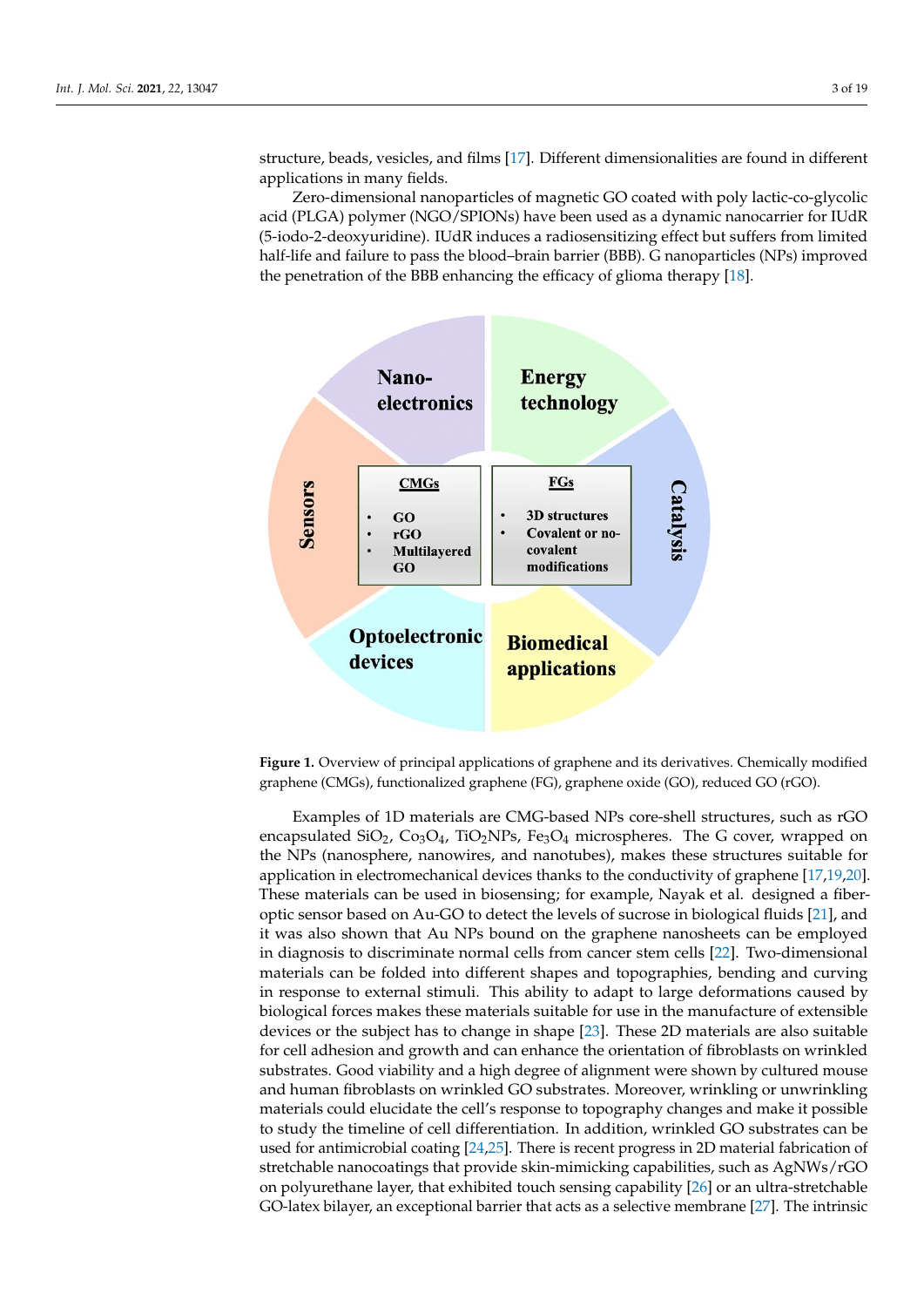features of CMGs 2D can act as an optimal template for the synthesis of encouraging new hybrid 2D nanomaterials, loading on the basal plane of graphene and derivatives, organic/inorganic components.

#### **3. Biomedical Applications**

Beyond the already well-known fields of applications, which include energy technology, nanoelectronics, sensors, and catalysis [\[28](#page-15-8)[,29\]](#page-15-9), there is an increasing interest in biomedical applications. This is due to the biocompatibility of some G-based materials [\[30\]](#page-15-10) and their ability to be easily functionalized [\[31\]](#page-15-11). Important applications may include smart drug/gene delivery, tissue engineering, optical images, and theranostic. Regarding drug delivery, the reasons behind the use of nanomaterials derive from the necessity to deliver therapeutic compounds into areas of pathosis in a controlled manner without healthy tissues being reached. However, some drugs are characterized by a lower water solubility or an inability to pass barriers, such as the BBB. Many examples from the literature demonstrate the high potential of graphene oxide nanoparticles. Sun and colleagues (2008) developed NGO-PEG (pegylated nano-graphene oxide) sheet-like vehicles, which are able to transport the doxorubicin into cancer cells, in particular pH conditions [\[32\]](#page-15-12).  $GN-CNT-Fe<sub>3</sub>O<sub>4</sub>$  (graphene nanosheet–carbon nanotube–iron oxide nanoparticle hybrid) can bind the anticancer drug 5-fluorouracil, and it has been demonstrated that its release is pH-dependent [\[33\]](#page-15-13). Some of the advantages reported are related to high specificity and controlled release [\[34\]](#page-15-14). The smart gene delivery system enables to transfer DNA to a cell for gene therapy, introducing therapeutic genes for the treatment of monogenic hereditary or acquired disease [\[35\]](#page-15-15).

However, one of the most promising fields of application is in tissue engineering, which involves the development of biocompatible scaffolds to replace damaged tissue. Bone tissue engineering (BTE) is based on the application of bioactive biomaterials to repair major bone defects, providing support to bone tissue formation; graphene and its derivatives, such as GO, exhibit optimal properties for this application. By designing composite materials, it is possible to produce favorable changes to scaffold morphologies, to mimic the microenvironment topography. For example, it is possible to increase the surface roughness or increase the total porosity and offer better performance in terms of cell adhesion, migration, and differentiation [\[36](#page-15-16)[,37\]](#page-15-17). Dinescu et al. realized a bio-construct where human adipose-derived stem cells (hASCs) cells were embedded into the scaffold made of chitosan and different percentages of GO (hASC/CHT/GO). While in the case of control without GO, hASCs maintain round shape and did not achieve a fusiform morphology without long actin filaments, they demonstrate that 0.5% GO adding to the scaffold's composition, induce the development of actin filaments, 1% GO provides the fusiform phenotype, and a well-developed cytoskeleton was achieved with CHT/GO 3%. The study confirmed that the differentiation of hASCs cells to bone lineage was favored by the presence of GO [\[37\]](#page-15-17). Moreover, these considerations were also supported by other evidence that graphene controlled and accelerated the osteogenic differentiation of human mesenchymal stem cells [\[38\]](#page-15-18). Dias et al. designed poly(caprolactone) (PCL) composite scaffolds functionalized with few-layer G (FLG) by an extrusion-based 3D printing system. The composite scaffolds provide 40% of porosity that showed good cell viability and long-term proliferation of SaOs-2 cells; thus, it has excellent biological, thermal, morphological, and mechanical properties, and it is an excellent material, ideal for bone tissue regeneration [\[39\]](#page-15-19). Furthermore, in this context, in a recent work, poly(propylene fumarate)/polyethylene glycol-modified graphene oxide nanocomposites have been studied. They were successfully produced through sonication and thermal curing. The developed composites showed excellent features in terms of thermal stability, mechanical performance, water absorption, hydrophilicity, hydrolytic degradation, protein absorption capability, cytotoxicity viscoelastic, and antibacterial properties. In addition, cell viability experiments have been performed, demonstrating that PPF/PEG-GO nanocomposites do not lead to toxic effects on normal human dermal fibroblasts (NHDF) and other cell types, suggesting, so far,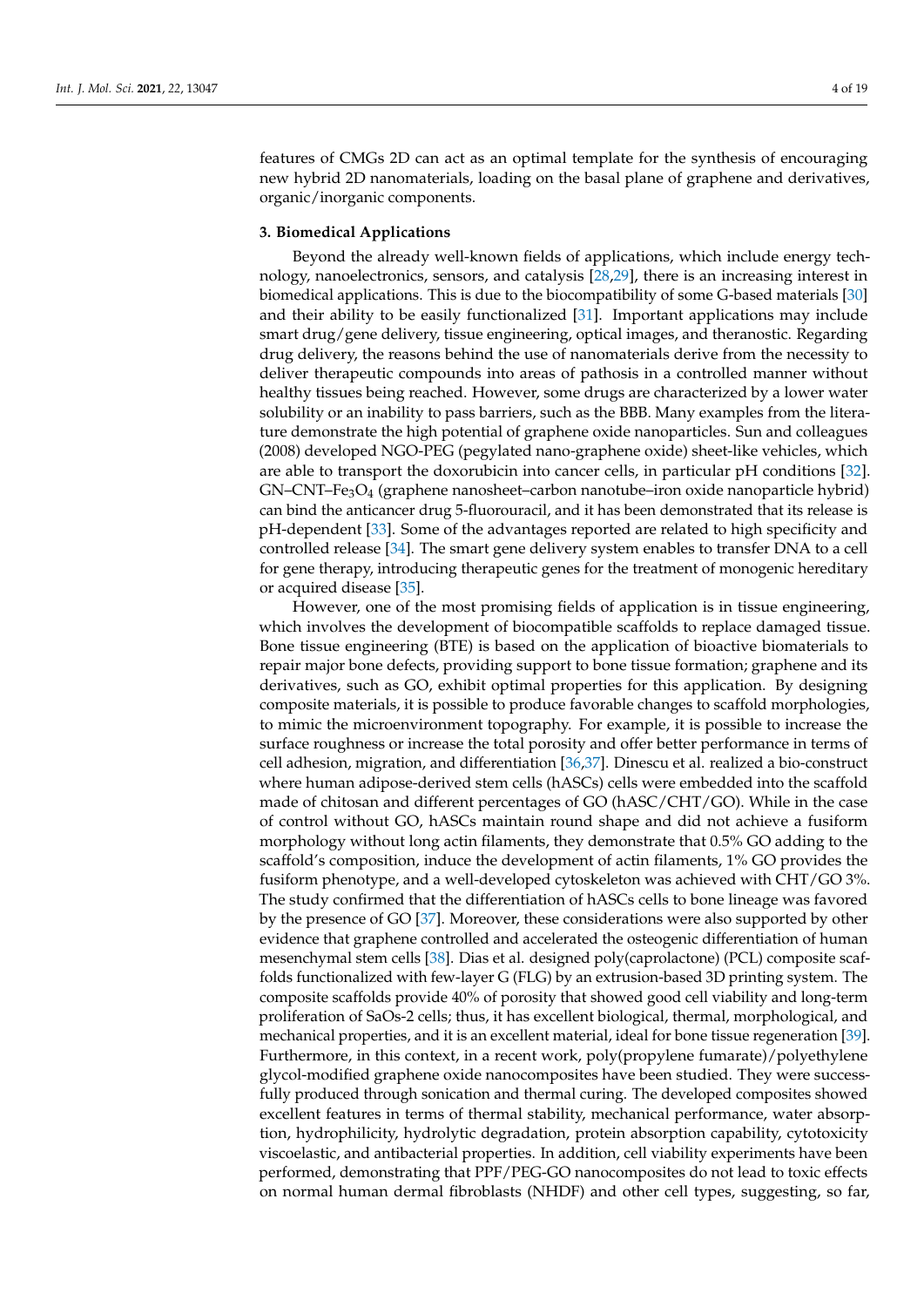a considerable potential for medical utilization, principally for bone tissue engineering applications [\[40–](#page-15-20)[43\]](#page-15-21).

Great interest in graphene has awakened also concerning the regeneration of skeletal muscle. There are shreds of evidence that natural polymers combined with GO can induce the spontaneous differentiation of myoblasts cells. In particular, some authors used gelatin, collagen, and chitosan, or alginate/GO composite as alginate microbeads, rGOalginate hydrogels, and bio-printable GO-alginate structures to successfully differentiate C2C12 murine myoblasts cells [\[44](#page-15-22)[,45\]](#page-15-23). These studies demonstrated that protein-coated GO particles can increase cell survival, ameliorating cell survival and functionality, inducing the expression of myogenic proteins. GO pro-differentiation effects could be imputable to the ability to adsorb serum proteins and differentiation mediator proteins, especially fibronectin, and to the ability to preserve 3D conformation of cell adherence. A good strategy for scaffold design for this application is graphene foams, an interconnected continuous network of graphene sheets. Some authors show that nickel/graphene foams can induce myotube formation and contraction of C2C12 cells. Foams produced by adding GO to polyurethane (PU) induce spontaneous myogenic differentiation of myoblasts [\[46\]](#page-16-0).

Ameri et al. used modified graphene with 0.02% gelatin/0.005% fibronectin to analyze HL-1 cells derived from mouse atrial tumors, finding an electrical response in terms of calcium transient measurements that generated the beating characteristics on these cells. This proof of concept makes graphene 3D scaffolds a substrate for culturing cardiac cells [\[47\]](#page-16-1). Moreover, Wang and colleagues provided evidence of the role of G sheets in inducing global maturation of cardiomyocytes derived from human-induced pluripotent stem cells [\[48\]](#page-16-2). In particular, they observed that a graphene substrate could determine a functional differentiation since cells showed an increase in myofibril ultrastructural organization, electrophysiological properties, elevation in conduction velocity, and  $Ca^{2+}$  handling. These changes could be explained by the conductive surface of G, which facilitates electrical propagation, also simulating the suitable microenvironment required [\[48\]](#page-16-2). These new bits of knowledge might be useful for applications in cardiac regenerative medicine.

Another field of application of G derivatives is skin regeneration. Electrospun scaffold, made of GO in combination with PLGA and collagen, is a successful treatment for wound healing. Indeed, GO influences the proliferation and migration of dermal fibroblasts, and in addition, is ideal to regenerate different tissue such as blood vessels, connective tissue, and skeletal muscle, providing the appropriate microenvironment [\[49\]](#page-16-3). These strategies could provide solutions to diabetic dermopathies. In vivo studies conducted on diabetic and normal rats demonstrated that rGO could accelerate wound contraction, with a significant reduction in wound epithelization time of both normal and diabetic wounds compared to control [\[50\]](#page-16-4). Therefore, the 3D scaffold offers a broader strategy for therapeutic research and drug discovery. It is possible to create a biologically active surface to obtain the required conditions where cells can grow in an in vivo-like microenvironment. Indeed, the 3D system offers a tunable substrate that can regulate cellular functions such as gene expression, protein synthesis, growth, differentiation, migration, and apoptosis, via different factors, such as biochemical and electricals but also biomechanical and spatial factors. Factors that trigger the mechanotransduction process could influence the cellular growth in 3D culture, inducing cellular responses that drive changes in cell behavior and morphologies [\[51,](#page-16-5)[52\]](#page-16-6).

Due to their unique properties, G and its derivatives are considered useful tools in several forms of bioimaging, including optical imaging, magnetic resonance imaging [\[53\]](#page-16-7), single-photon emission computed tomography, multimodal imaging [\[54\]](#page-16-8). Electroencephalography (EEG) and electrocorticography (ECoG) are interesting applications for G that has been applied as a monolayer on the probe used to monitor whole-brain activity or specific brain regions. Due to its extraordinary neural affinity, physical strength, and the ability to interface with living tissue, G can overcome the intense immune response that occurs with other invasive devices, avoiding the activation of reactive glial cells at the implant site, which interrupts the recording channels. These features allow to achieve quan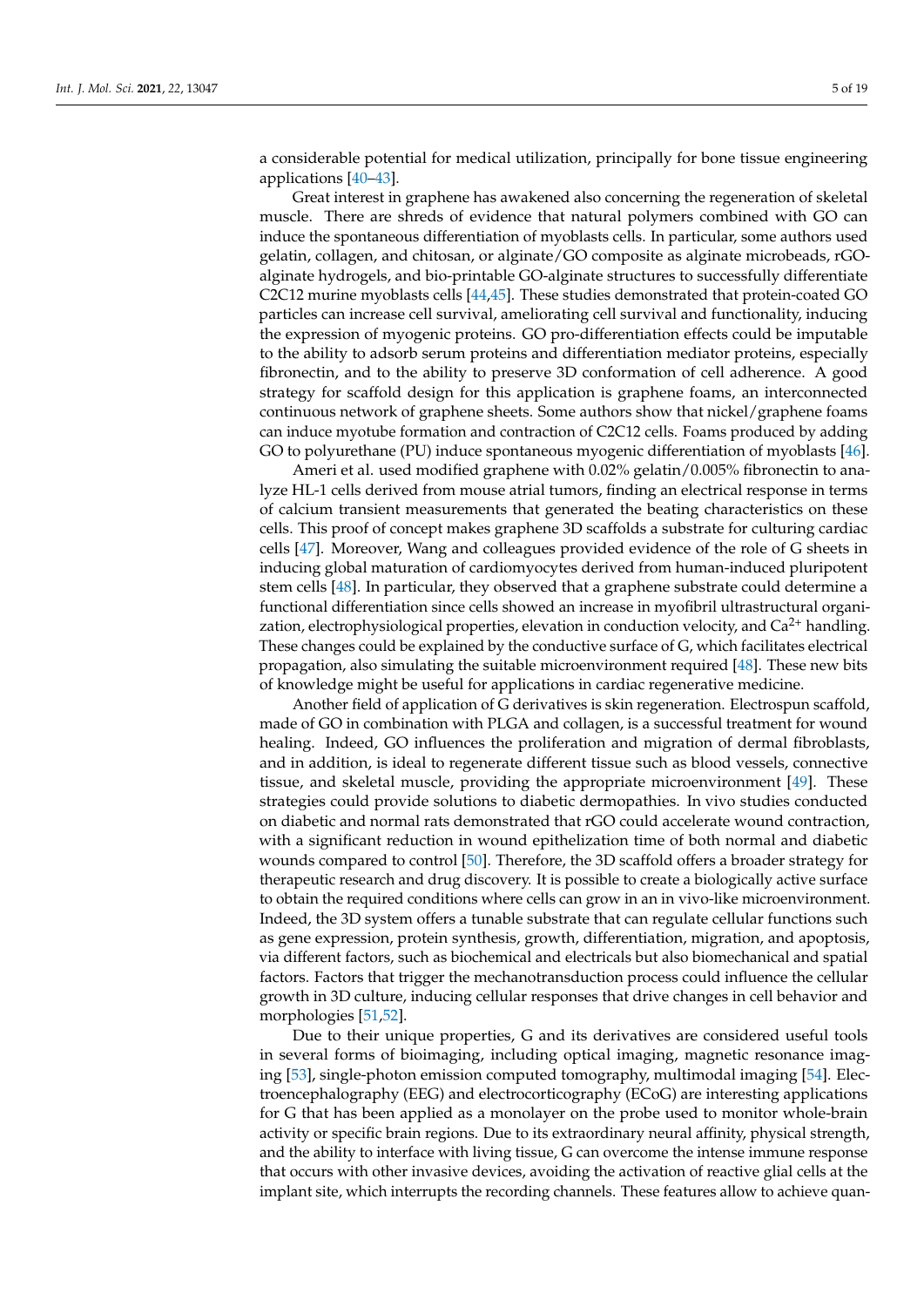titative and long-lasting recordings of individual neurons for longer periods and recording or provide restoration of functions in the cortex after injuries or neurodegenerative diseases. For this purpose, a G monolayer has been used to wrap 3D intracortical probes, demonstrating its bio-acceptance compared to conventional probes, used in neuroscience, enhancing their performance and reducing their rejection [\[55\]](#page-16-9).

The 3D structure can be obtained with different strategies, and G can be considered the connective link between nanomaterials and bulk materials. The resulting 3D structures such as foams, sponge aerogel, and hydrogel are very interesting in those fields where surface characteristics are fundamental as in the case of applications in regenerative medicine [\[56\]](#page-16-10).

## **4. Graphene-Based Nanomaterials for Neural Growth and Central Nervous System Regeneration**

The regeneration of injured neural tissues, functional replacement of missing components, and treatment of neurological defects and tumors are just a few examples of the aims. The regeneration of peripheral and central nervous systems is also a big challenge nowadays due to the difficulties of finding safe and effective factors and strategies to stimulate the growth of neurons and repair the damages. The recent progress of studies focused attention on the role of G-based materials in tissue regeneration. The strategies leading to alternative solutions are multiple and include the use of numerous materials as well as different shapes and chemical or biochemical modifications of graphene Figure [2.](#page-6-0) It is known that, in many cases, it is not enough to use the good shape of scaffold to guide the regeneration, nor is the use of only biochemical stimuli. It is demonstrated that there is a strong connection between the neural circuits and physical extracellular cues. The environment in which the cells grow is fundamental, and topography and nano-topography can influence both the growth and differentiation of neurons as well as mechanical stiffness and electrical signal transmission [\[57](#page-16-11)[,58\]](#page-16-12). To this end, new strategies are being developed; one of those is near-field electrostatic printing (NFEP), which merges electrostatic spinning and 3D printing to achieve complex and functional structures. This technique can ensure a well-defined configuration with a preferred topographic pattern, and the fibers are subsequently covered with rGO layers to realize a combined scaffold that provides topography guidance and electrical stimulation. Wang et al. obtained various microfiber patterns from poly(l-lactic acid-co-caprolactone) (PLCL) using NFEP, modulating the fiber diameters, overlay angles, and spatial organization such as web or tubular structure coated with 25–50 layers of rGO. They demonstrated that their scaffold has superior conductivity and inducing an orientated neuronal-like network (PC-12 cells and primary mouse hippocampal neurons) along with the conductive microfibers under electrical stimulation affecting neurite outgrowth [\[58\]](#page-16-12).

An easy method to obtain an interesting nanotopography, which can be used as a guide for the development of a neuronal network, is an infrared-based photothermal reduction in G with a commercially available laser source under computer software control. This method allows to define, at a submicron-scale, the surface roughness that can promote neuronal adhesion and guides neurite outgrowth and is suitable for different G-based devices [\[59\]](#page-16-13). Therefore, nanotopography, as well as the composition of the scaffolds, is fundamental to support and improve the response of neuronal cells in neural tissue engineering applications. We showed that rGO can affect the mechano-transduction in neuronal cells and trigger a switch in signaling pathways [\[57\]](#page-16-11).

Moreover, another important parameter to take into account is the electroconductivity of the biomaterials in terms of stimulation of regeneration, and rGO plays an important role in this field. The reduction in G can be also made by "green" molecules such as Asian red Ginseng. This molecule can reduce GO (at levels comparable with hydrazine) and the resulting materials can induce differentiation of hNSCs into neurons, more than the GO, due to the higher biocompatibility, higher potentiality in electron transfer, and higher hydrophilicity [\[60\]](#page-16-14).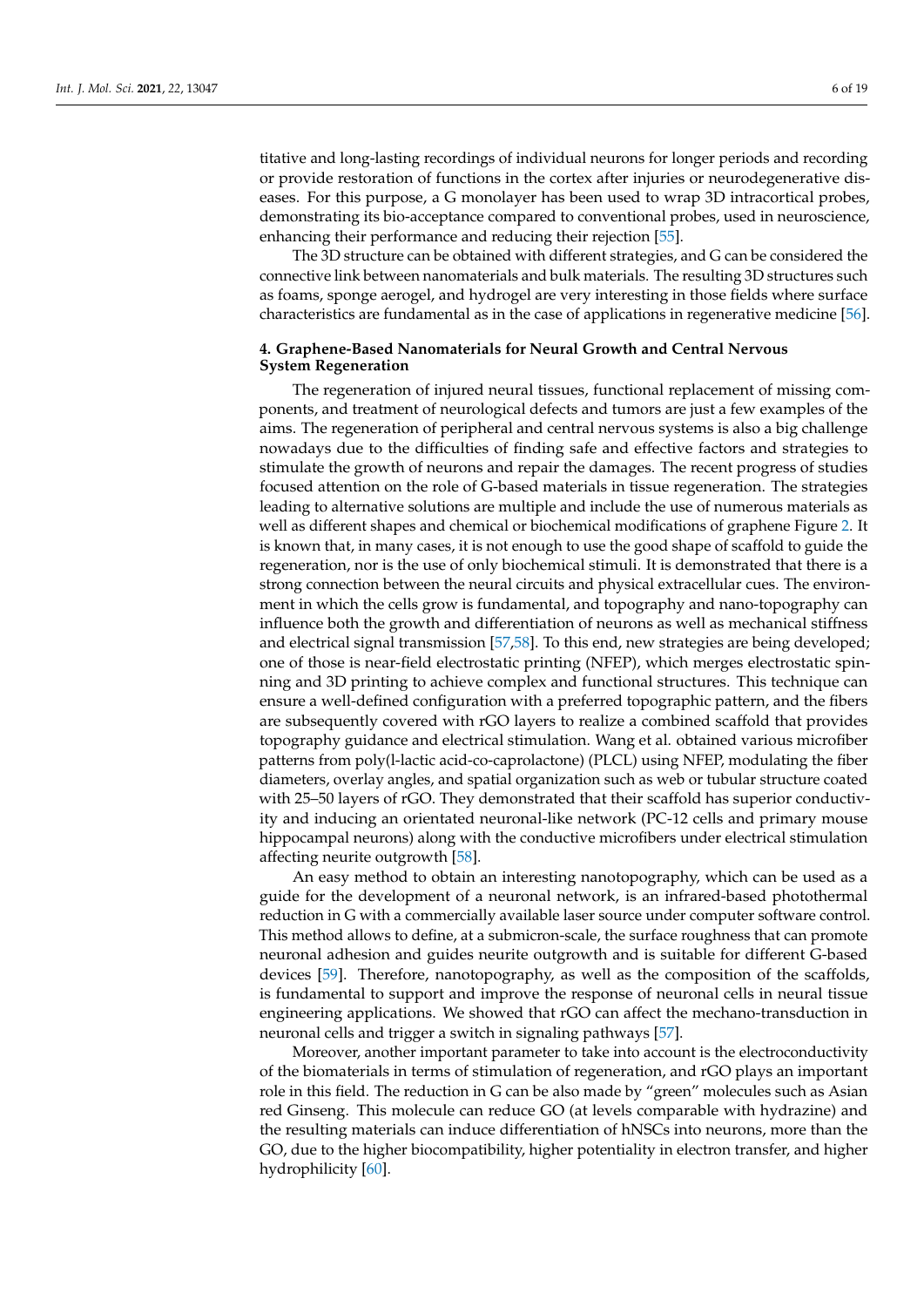<span id="page-6-0"></span>

**Figure 2.** Biomedical applications of graphene-based nanomaterials for neural growth and central nervous<br>explore measure is a set of the set of the set of the set of the set of the set of the set of the set of the set o system regeneration.

transport of the nerve growth factor (NGF), a neurotrophin that is a key player in the used as a key player in the axonal elongation, in the presence of G in dorsal root ganglion neurons is reported by  $\alpha$  commercial computer, in the presence of  $\sigma$  in about 1000 gangion neutrino is reported by Convertino and colleagues. The results showed that G significantly reduces the number This method allows to define, at a submicron-scale, the surface roughness that can pro-of vesicles that retrogradely transported NGF on behalf of a local stall and a raise in axon elongation. The conclusion was that G can have electrophysiological and structural effects eforgation. The concrassion was that G can have electrophysiological and structural encets that can explain its influence on neuron development and elongation. Neurons can change is fundamental to support and improve the response of neuronal cells in neural tissue the charge concentration of G, and this can hyperpolarize the membrane, reducing cell<br>the charge concentration of G, and this can hyperpolarize the membrane, reducing cell excitability and increasing the axon length by more than 70% compared to cells grown on the control substrate. Moreover, they reported that G induced alteration in the axon morphology such as extended and straighter axonal bundles and nearest and straighter<br>interact and  $\frac{1}{2}$ role in this field. The reduction in G can be also made by "green" molecules such as Asian The impact of G on the behavior of cells includes many aspects. A study on the axonal microtubules [\[61\]](#page-16-15).

Neural stem cells are involved in nervous tissue regeneration, and the main objective<br>diagonalism is to direct differentiation mainly towards neurons rather than glial cells. With this back-<br> $\frac{1}{2}$ ground, G could act as implantable devices also enabling the process of differentiation.<br>Referentiation Park and colleagues demonstrated that G substrates could promote human neural stem cells adhesion and differentiation into neurons [\[58\]](#page-16-12). In their study, G films were coated  $\cdots$ with laminins, and cells were seeded in a culture medium containing growth factors, which promote the proliferation phase. Simply by switching to culture media without growth factors, after three weeks, G substrates resulted covered with differentiated cells with visible neurites [\[62\]](#page-16-16). Undoubtedly, great interest in the field of regeneration is addressed to the neural stem cells (NSCs), and another successful strategy to enhance NSCs differentiation, particularly towards neurons, is 3D G foam. 3D G foams provide appropriate cell growth microenvironments and guidance cues, in addition to a shift in the regulation of expression of some protein as Ki67, involved in proliferation and the enhancement of differentiation of NSCs, especially towards neurons. Moreover, high interest has been focused on the ability of G foam to induce metabolic reconfiguration of NSCs in relation to a change in the proliferation rate [\[63\]](#page-16-17) There is evidence that NSC proliferation, induced by G foam, corresponds to a reduction in glycerol that is associated with a change in glucose metabolism, in which high activity can give more energy during proliferation [\[64\]](#page-16-18). The reconfiguration of metabolic pathways reflects a different physiological status, and indeed, 263 different metabolites were identified between different growth conditions (2D and 3D G foam), including amino acids, carboxylic acids, organic acids, lipids, cofactors, electron carriers, and others. The 2D and 3D G foam comparison throws a light on the importance of spatial contacts between cell, demonstrating that 3D foam can mimic the in vivo environment very well. In addition, the authors demonstrated that 3D foam increased NSC proliferation compared to 2D G foam and promoted protein digestion and absorption, mineral absorption,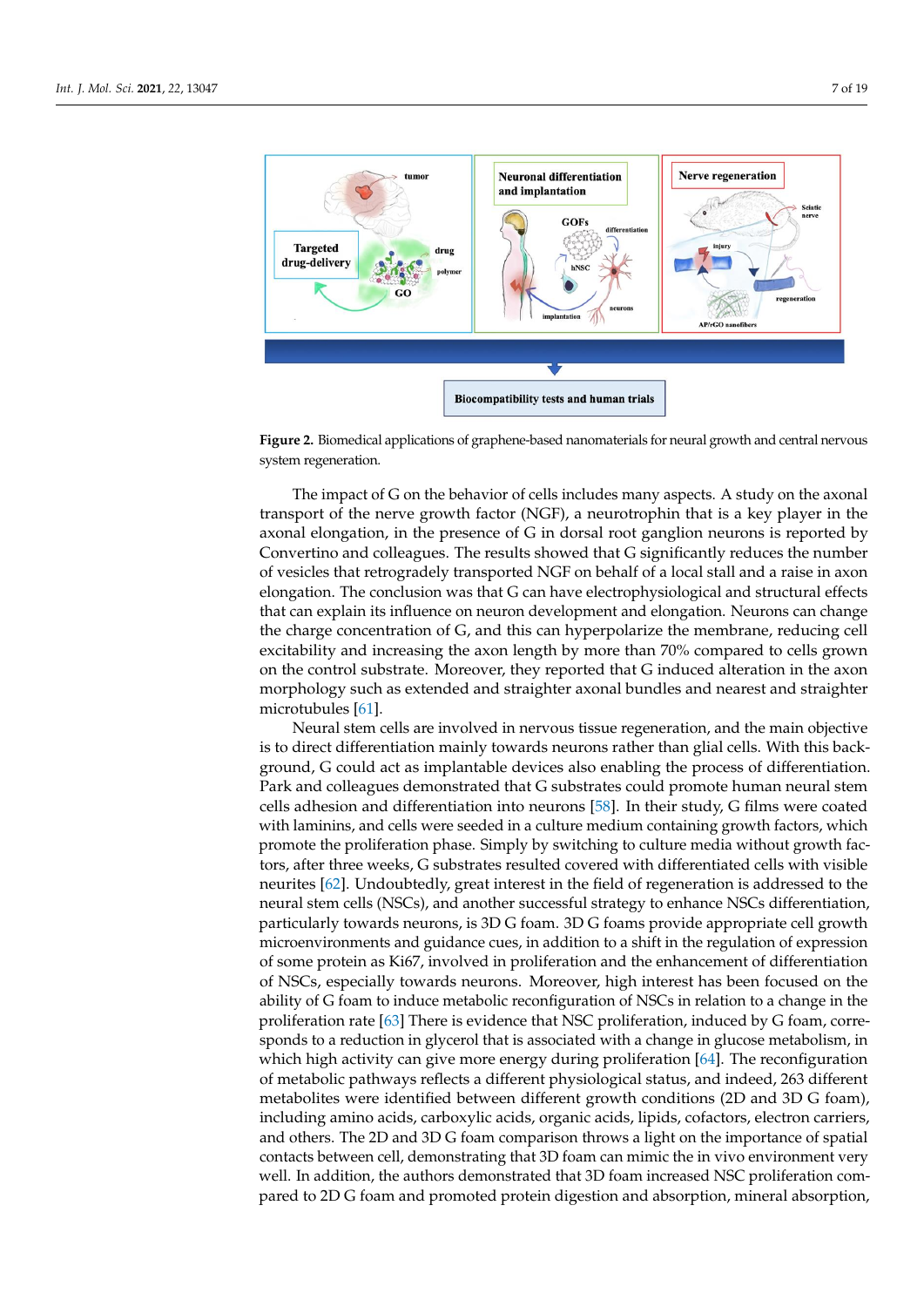biosynthesis of amino acids, and ABC transporter activity. These assets enhanced amino acid incorporation and glucose metabolism, driving the faster NSC proliferation on 3D G foam [\[60\]](#page-16-14). Recently, a novel scaffold for culturing NSCs, based on three-dimensional bacterial cellulose-G foam, gave an encouraging three-dimensional substrate for NSC culture [\[65\]](#page-16-19). In particular, this kind of substrate is able to increase neurogenesis compared to 3D G foam without cellulose, when NSCs were induced to toward neuron differentiation.

Regarding mesenchymal stem cells (MSCs), recently, by using an electrospun polycaprolactone (PCL) and graphene nanocomposite, a one-step approach able to differentiate this kind of cell into functional dopaminergic neurons has been proposed. The combination of PCL and graphene showed an optimal nanotopography, combining guidance stimuli and substrate cues, and it significantly enhanced the differentiation of mesenchymal stem cells into dopaminergic neurons. These cells exhibited a unique neuronal arborization and enhanced intracellular  $Ca^{2+}$  influx and dopamine secretion. Thanks to their characteristics, CL-G nanocomposites can represent a promising model for applications in neural regenerative medicine [\[66\]](#page-16-20).

Recently, it has been demonstrated that collagen-coated 3D G foams allow the differentiation of mouse MSCs into DA neurons using brain-derived neurotrophic factors. The differentiated cells show positivity to NeuN, β-III tubulin, and TH immunostaining, an increase in neurite extension length compared to cells cultured on other materials, and no cells toxicity have been observed in vitro [\[67\]](#page-16-21). These results suggest that these kinds of scaffolds could be a candidate for increasing dopaminergic neuron differentiation in vitro; opening a new window on Parkinson's disease therapy, although a better characterization of dopaminergic neurons is strongly required to validate the actual differentiation towards midbrain DA neurons and specifically versus A9 phenotype.

Magaz et al. applied GO/silk-based micro/nanofibrous scaffolds in nerve tissue regeneration. The reduction in GO into SF/rGO (silk fibroin/reduced GO) scaffold greatly increased its electrical conductivity and NG108-15 neuronal cells can adhere and survive on the composite. Furthermore, GO can enhance metabolic activity and proliferation as well as sustain neurite outgrowth. The authors hypothesized that the benefits to cells can come from the reduction in GO and the different roughness given by the reduced GO [\[68\]](#page-16-22). Thus, it becomes necessary to examine the different cell's responses to the different states of GO reduction. Investigation on SN4741, a mouse embryonic substantial nigra-derived neural cell line, seeded on fully reduced GO (FRGO), and partially reduced (PRGO) in powder and film revealed that films are more biocompatible concerning powder and, in general, there is a trend towards the proliferation for each substrate analyzed. Taking into account the survival and proliferation of this cell line, as well as differentiation, maturation, and bioenergetic, PRGO displays the best performance. It has been demonstrated that PRGO-films are the most appropriate candidates for the cultivation of DA cells, thanks to their ability to encourage the acquisition of a midbrain DA phenotype in SN4741 cells, without generating unfavorable effects on cell metabolism or mitochondrial function. In particular, impressive modifications in cell morphology were revealed at day 7, observing the acquisition of neuronal morphology as demonstrated by the presence of processes, branches, connections and the expression of neuronal markers, such as Tuj1, TH, and an increase in the level of mature DA neuron markers, such as DAT, GIRK2, synaptophysin and synaptobrevin [\[69\]](#page-16-23). Moreover, interestingly, GO treatment was able to induce the expression of specific midbrain transcription factor, such as Lmx1a, Lmx1b, Nurr1 and Pitx3, confirming the specific SN4741 maturation versus neurons characterized by a midbrain DA phenotype [\[69–](#page-16-23)[72\]](#page-17-0). In addition, the maintenance mitochondrial function was supported by PRGO-film and this form also prevents a decrease in the a-synuclein (a-syn) in a Parkinson's disease model. These findings suggest that PRGO is the most successful state of graphene in promoting DA differentiation and to become a useful scaffold for the study of cell replacement therapy in Parkinson's disease application [\[69\]](#page-16-23).

It is worth noting that it is important to consider the glia in tissue regeneration effort because astrocytes play an essential physiological role in the human brain. There is a new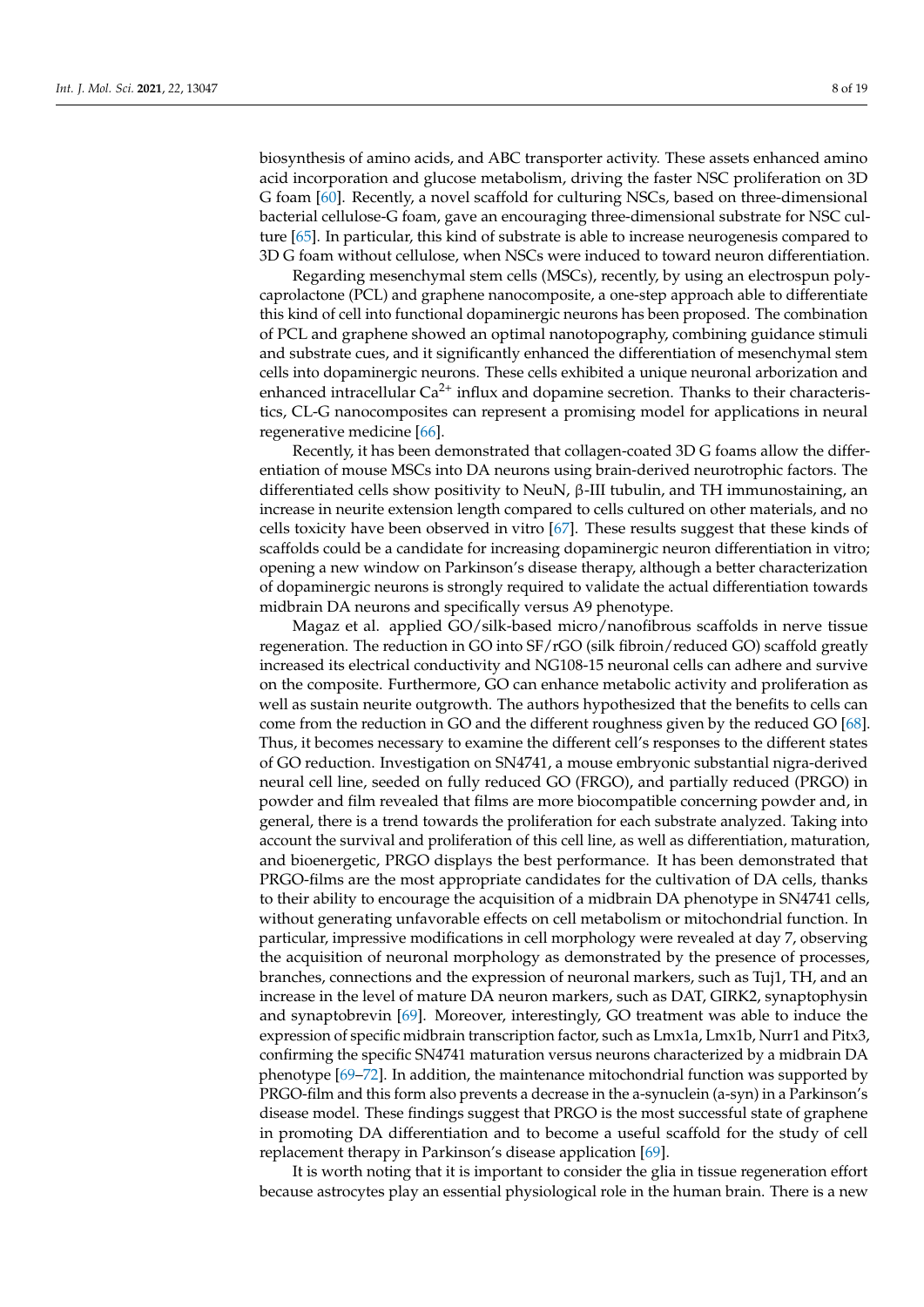strategy to improve the interaction of GO with astroglial cells in the brain, through its chemical modification with a synthetic phospholipid (PL). First of all, the cell adhesion, for example, of primary rat cortical astrocytes, is increased by about three times on GO–PL substrates, necessary in devices used to modulate physiological activity and in addition, GO–PL have been shown to be a good biomimetic approach without significant inflammatory reaction, avoiding glial scar formation after scaffold implants in the brain [\[73\]](#page-17-1). Pradhan et al. devised an injectable hydrogel based on graphene oxide and polyacrylic acid functionalized with acetylcholine to repair focal brain injury. The release of acetylcholine is crucial for brain repair of damage that it is characterized by disequilibrium in the cholinergic system. Then, the possibility to release this substance at the site of injury is a great advantage to compensate for the imbalance and, indeed, the study shows the promotion of neurite outgrowth, microtubule networks stability, the expression of neural markers, and an important enhancement of reactive astrocytes in the region of the injury

that leads to fast recovery of the damaged brain [\[74\]](#page-17-2). Another major challenge is the repair of the central nervous system after spinal cord injury (SCI), which is a debilitating condition for people of all ages [\[75\]](#page-17-3). SCI involves the disruption of neuronal axons and the establishment of inhibitory conditions for spinal tissue regeneration. Among the primary strategies, the transplantation of neural stem cells and application of precursors could help to deal with the lack of regenerative capability of the central nervous system. The GO foams (GOFs) also represent an optimal electrically conductive 3D scaffolds and they are suitable to differentiate hNSCs into neurons. It is possible to scale it, for example, rolling GOFs, and use it as a guide to directionally grow neural fibers. The rolled GOFs acquire super-hydrophilic characteristics, and these interfaces together with the porosity of the structure induce proliferation and differentiation of the hNSCs, more evident and accelerated toward neurons instead of glia, under electrical stimulation [\[76\]](#page-17-4). Moreover, the in vivo implantation of G foams for spinal cord injury reveals their potential as effective tools for neural repair. It occurs massive cell/protein infiltration after implantation, which provides mechanical stability, extensive vascularization, and colonization by neurites and myelinated excitatory axons of the scaffold. The rGO implants do not show organ toxicity or alter the normal rat behavior but provide positive biological effects when implanted in the injured spinal cord [\[77\]](#page-17-5). To repair an SCI, it will be also a good strategy to combine the use of growth factors with tissue engineering techniques. In this regard, insulin-like growth factor 1 (IGF-1) and brain-derived neurotrophic factor (BDNF) was successfully immobilized on GO-PLGA electrospun nanofibres. This approach demonstrates to protect neural stem cells (NSCs) from oxidative stress and to enhance neuronal proliferation and differentiation in vitro. In an animal model of spinal cord injury, the scaffold demonstrates to be able to locally deliver IGF-1 and BDNF that improved functional locomotor restoration and increased the number of neurons at the lesion site [\[78\]](#page-17-6). Qian et al. obtained a functional and morphological recovery in a long nerve defect model using GO/polycaprolactone (PCL) nanoscaffolds. In vitro studies confirmed Schwann cell attachment, viability, and proliferation, and even the maintenance of neural characteristics. In vivo performance of GO/PCL scaffolds provided nerve guidance with the repair of a 15 mm sciatic nerve defect. This scaffold exhibits pro-angiogenic features due to the presence of GO [\[79\]](#page-17-7). In addition to GO/PCL, Fang et al. used GelMa to obtain nanofiber for guided nerve regeneration to increase the scaffold electroconductivity and biocompatibility. In vitro applications showed the significant enhancement of RSC96 cells (Schwann cell) proliferation and, additionally, this hybrid material can activate the expression of an epithelial-mesenchymal transition (EMT)-related gene. In vivo results demonstrated sensory and motor nerve regeneration as well as functional recovery of treated animals [\[80\]](#page-17-8). Moreover, Wang et al. used graphene-based scaffolds under electrical stimulation to investigate how graphene-based nanofibrous scaffolds regulate Schwann cell behavior, as well as on PC12 cell differentiation. Particularly, ApF/PLCL (Antheraea pernyi silk fibroin/(poly(L-lactic acid-co-caprolactone) nanofibrous scaffolds were coated with rGO, which increased the mechanical properties, electroactivity, and biocompatibility of the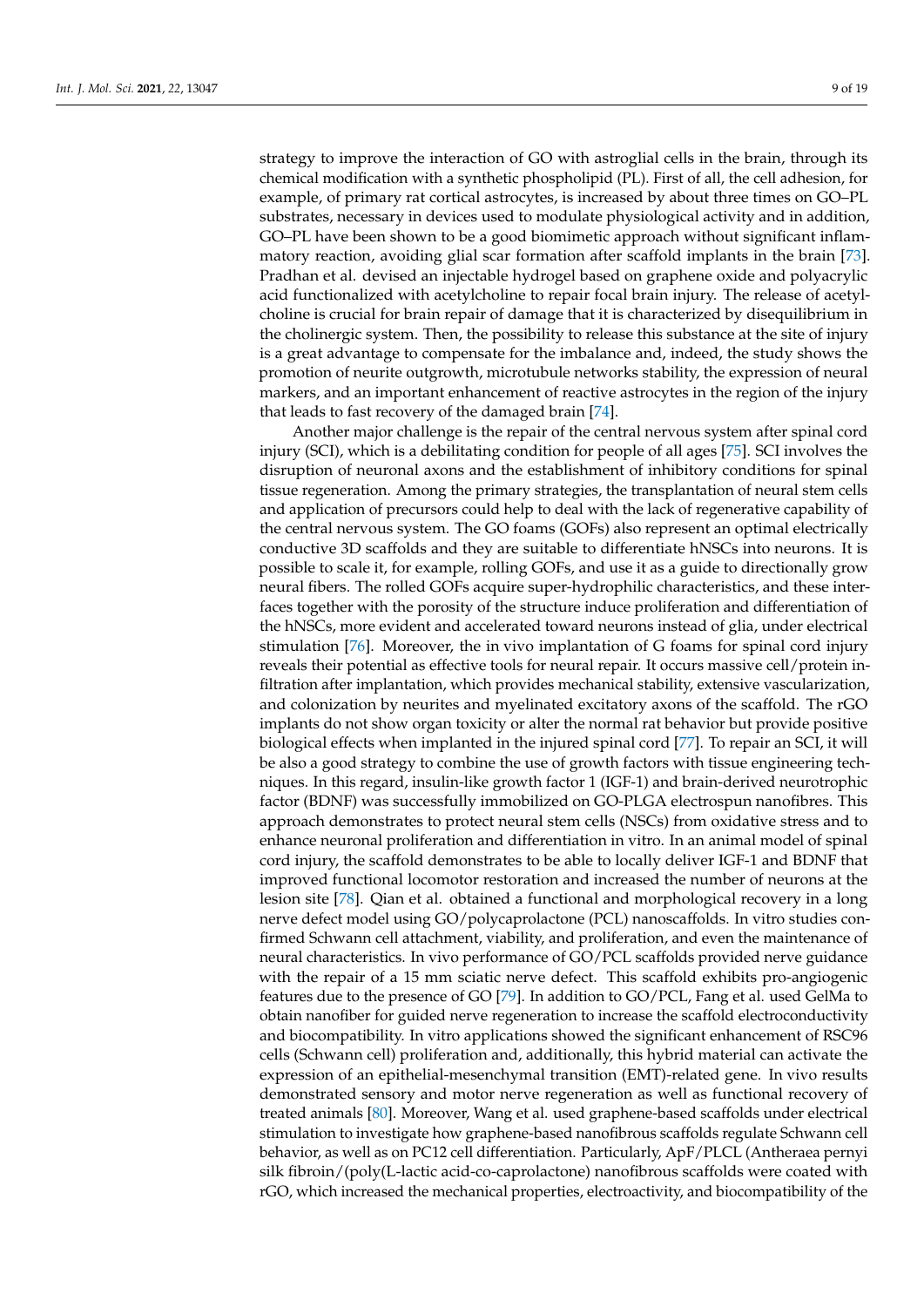scaffold. The obtained composite scaffold provided a significantly enhanced proliferation, migration, and myelination of Schwann cells and enhanced myelin-specific gene expression and neurotrophic factor secretion as well as in increasing of PC12 differentiation rate in vitro. Moreover, implantation into rat sciatic nerve defects of the conductive AP/RGO exhibited a healing capacity and promote nerve regeneration in vivo [\[81\]](#page-17-9). Therefore, since peripheral nerves show a self-healing potential, successful implantation of the graft to bridge the gap is the best approach. Bioactive materials are fundamental to avoid secondary damage made by the graft, such as the necessity of its replacement after a few times, due to the inflammatory response. Moreover, the intrinsic properties of bioactive materials and their functionalization can provide nerve guidance to repair the gap at the injury site and restoration of function [\[79](#page-17-7)[,82\]](#page-17-10).

Indeed, one of the major issues in treating neurological diseases is represented by the strategies for brain drug delivery through the BBB. Nanomaterials were demonstrated to pass this physical barrier, acting as a platform through which therapeutic agents could be transported to the brain. In in vivo studies conducted on rats, Mendonça and colleagues demonstrated that the intravenous injection of rGO could down-regulate tight and adhesion junctions and basal lamina proteins, facilitating the passage of these materials. As a consequence, rGO was mainly found in the hippocampus and thalamus of rats [\[83\]](#page-17-11). Functionalized graphene can be useful to allow the transport of several biomolecules through the BBB. GO with transferrin [\[84\]](#page-17-12), graphene quantum dots attached with  $\alpha$ -synuclein fibrils and biotin [\[85\]](#page-17-13), or PEGylated rGO are only a few examples [\[86\]](#page-17-14) of nanostructures that resulted in successful crossing of the BBB and each of which refers to a particular uptake mechanism and penetration strategy. The possibility to pass through the BBB has important implications in treating neurological disorders or conditions, for which the site-specific administration of drugs is required. In addition, the large surface available on the G platform allows the conjugation of different molecules, such as genes, proteins, antibodies [\[87\]](#page-17-15). In vivo studies on glioma investigate the possibility to use G for the nano-delivery of drugs for glioma therapy, demonstrating a major targeting efficiency of the chemotherapic drug such as doxorubicin and 5-iodo-2-deoxyuridine, which are mainly distributed in glioma tissues [\[18](#page-14-17)[,84\]](#page-17-12).

In the last decade, innovative graphene-based materials have attracted great attention, thanks to their promising physico-chemical properties and their attractive design, characterized by minimal modifications without fully coating/functionalization. A poly(3 hydroxybutyrate) [P(3HB)] matrix with graphene nanoplatelets composites has been developed that is able to enhance the matrix electrical conductivity. In fact, primary cortical neurons plated on these innovative scaffolds showed a significant increase in the neuronal network interplay and activity, suggesting considerable potential for targeting therapies for neural disorders [\[88\]](#page-17-16). In an ideal interface to neurons, both high wettability and electrical conductivity are required. In this regard, the same authors showed that hydrogenated graphene (HGr) fosters, characterized by higher wettability respect to graphene, are able to promote neuronal adhesion and network maturation and increase the modulation of neuronal activity. This exciting result suggests the crucial role of wettability in the enhancement of neuronal excitability, more than electrical conductivity [\[89\]](#page-17-17). In order to mimic the electrical and physiological environment for nerve regeneration, the use of reduced graphene oxide-coated polycaprolactone fibrous scaffolds, fabricated by electrospinning, revealed a higher level of proliferation and nerve growth factor (NGF) expression of Schwann cells. The use of electrical stimulation mediated by templated scaffolds with aligned topography and electro-activity with rGO loaded can be considered as a proper candidate for a multifunctional scaffold for peripheral nerve injury repair [\[90\]](#page-17-18). Moreover, by performing in vivo experiments, graphene oxide-composited chitosan scaffolds were evaluated by neural cell tests for the treatment of traumatic spinal cord injury (SCI). Analyzing the behavioral and electrophysiological results, we can state that the chitosan-graphene oxide scaffold could significantly improve the neurological activity of rats [\[91\]](#page-17-19). In order to ameliorate the biocompatibility of graphene, it has been associated with waterborne biodegradable polyurethane (PU) to develop a polyurethane-graphene nanocomposite.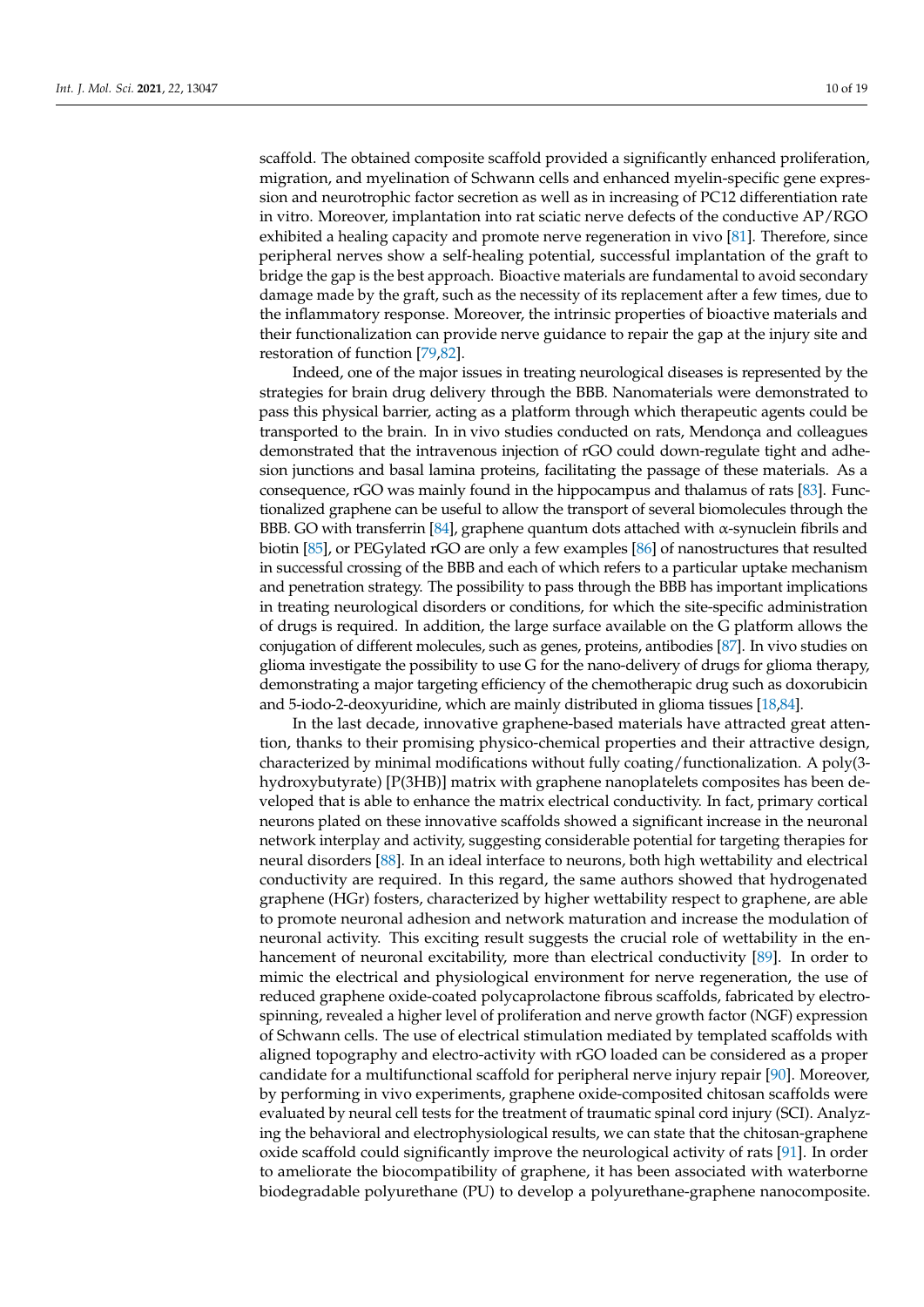Endothelial cells (ECs) and NSCs cocultured on this nanocomposite became more vascularlike and glial-like without the addition of induction culture medium, as demonstrated by an increase in the expression of specific vascular-related and neural-related gene markers, KDR, VE-Cadherin, and GFAP. Interestingly, PU-graphene nanocomposites were also able to stimulate the regeneration of the peripheral nerve in a rat sciatic nerve model [\[92\]](#page-17-20). Furthermore, in a recent study, a collagen graphene cryogel scaffold has been proposed. A collagen-based nerve conduit was fabricated using amino functionalized graphene as a crosslinker. Electrical stimulation on collagen graphene cryogels have been shown to affect the BM-MSCs stemness and neuronal differentiation. BM-MSCs grown on collagen graphene cryogels have shown immune-modulatory secretion under an inflamed microenvironment. Interestingly, studies on organotypic culture of the spinal cord demonstrated cellular growth and migration within the collagen graphene cryogel, suggesting a strategy to overcome the major barriers during the spinal cord regeneration [\[93\]](#page-17-21). In Table [1,](#page-10-0) we provide the current and most promising graphene-based nanomaterial applications for neural growth and central nervous system regeneration.

<span id="page-10-0"></span>**Table 1.** Current and most promising graphene-based nanomaterial applications for neural growth and central nervous system regeneration.

| Graphene-Based Scaffold                                                              | <b>Biomedical</b><br>Applications                          | <b>Main Results</b>                                                                                                       | References |
|--------------------------------------------------------------------------------------|------------------------------------------------------------|---------------------------------------------------------------------------------------------------------------------------|------------|
| rGO encapsulated on poly<br>(l-lactic acid-co-caprolactone)<br>microfibers (PLCL)    | Development of 3D neural<br>networks                       | Neurite outgrowth and formation of<br>orientated neuronal-like networks                                                   | $[58]$     |
| Laser-Scribed rGO                                                                    | Generation of micropatterned<br>in vitro neuronal networks | Adhesion and survival of rat primary<br>neurons and, at the same time, guide the<br>subsequent elongation of neurites     | $[59]$     |
| Ginseng-rGO sheets                                                                   | Neural stem cell (NSC)<br>differentiation                  | Accelerated differentiation of neural stem<br>cells into neurons                                                          | [60]       |
| 3D-graphene foam                                                                     | NSC proliferation and cell fate<br>decision                | Enhancement of neural stem cell<br>proliferation through metabolic regulation                                             | [64]       |
| electrospun polycaprolactone<br>(PCL) and graphene (G)<br>nanocomposite              | MSCs differentiation                                       | Enhancement of differentiation of MSCs into<br>dopaminergic neurons                                                       | [66]       |
| Silk/GO micro/nano-fibrous<br>scaffold                                               | Nerve regeneration                                         | Enhancement of metabolic activity,<br>Neuronoma NG108-15 cells proliferation and<br>neurite outgrowth                     | [68]       |
| GO, full reduced (FRGO), and<br>partially reduced (PRGO)<br>powder and film scaffold | Neuron differentiation and<br>survival                     | Promotion of DA differentiation and<br>prevention of DA cell loss                                                         | [69]       |
| Choline-Functionalized<br>Injectable GO Hydrogel                                     | Neural regeneration and brain<br>injury repair             | Promotion of neurite outgrowth,<br>stabilization of microtubule networks, and<br>enhancement of neural markers expression | $[74]$     |
| 3D porous rGO foams scaffold                                                         | Neural repair                                              | Ingrowth of myelinated vGlut2 <sup>+</sup> axons<br>within rGO scaffolds                                                  | $[77]$     |
| GO-PLGA hybrid nanofibres                                                            | Spinal cord repair                                         | Enhancement of neuronal proliferation and<br>differentiation in vitro, and NSCs protection<br>from oxidative stress       | $[78]$     |
| GO/Polycaprolactone<br>nanoscaffold                                                  | Neurite regeneration                                       | Promotion of functional and morphological<br>recovery in peripheral nerve regeneration                                    | $[79]$     |
| rGO-GelMA-PCL hybrid<br>nanofibers                                                   | Peripheral nerve regeneration                              | Promotion of both sensory/motor nerve<br>regeneration and functional recovery in rats                                     | [80]       |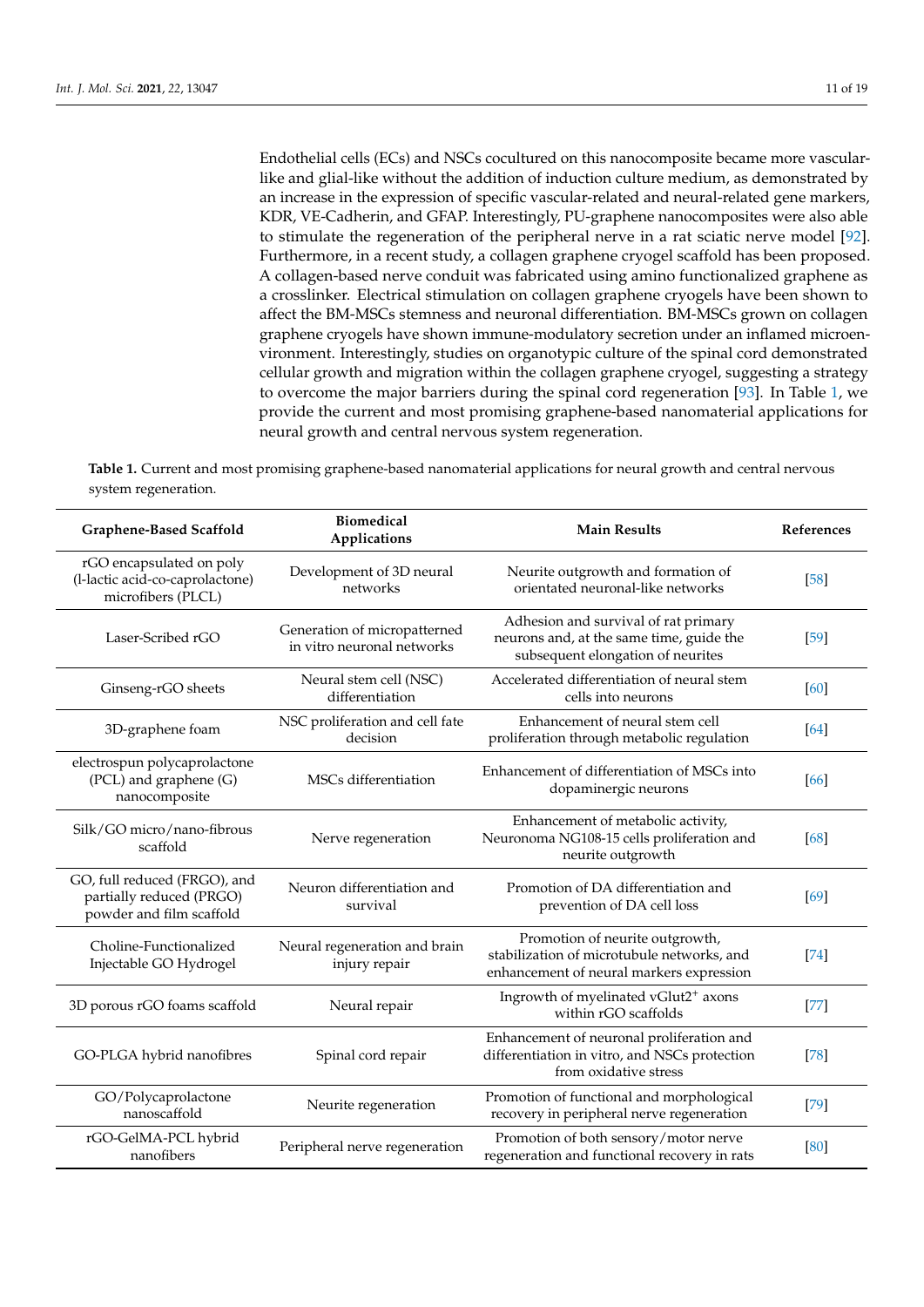| Graphene-Based Scaffold                                                                                | <b>Biomedical</b><br>Applications                          | <b>Main Results</b>                                                                                                                 | References |
|--------------------------------------------------------------------------------------------------------|------------------------------------------------------------|-------------------------------------------------------------------------------------------------------------------------------------|------------|
| rGO-coated ApF/PLCL<br>(AP/RGO) scaffold                                                               | Peripheral nerve regeneration                              | Enhancement of SC migration, proliferation,<br>and myelination in vitro and promotion of<br>nerve regeneration in vivo              | [81]       |
| poly(3-hydroxybutyrate)<br>[P(3HB)]/graphene<br>nanoplateletes composite                               | Neuronal network<br>development                            | Promotion of neuronal growth and<br>maturation                                                                                      | [88]       |
| Hydrogenated Graphene                                                                                  | Neuronal regeneration and<br>electrical sensing/recording. | Promotion of neuronal adhesion and<br>network maturation and modulation of<br>neuronal activity                                     | [89]       |
| rGO-coated polycaprolactone<br>fibrous scaffold                                                        | Nerve regeneration                                         | Higher level of proliferation and nerve<br>growth factor (NGF) expression of Schwann<br>cells                                       | [90]       |
| Chitosan-graphene oxide<br>scaffold                                                                    | Nerve regeneration                                         | Recovery of neurological function after<br>spinal cord injury                                                                       | [91]       |
| Silk/Gelatin scaffold                                                                                  | Nerve regeneration                                         | Increase in neuronal adhesion,<br>differentiation, and neurite elongation                                                           | $[94]$     |
| Polyurethane-Graphene<br>Nanocomposite                                                                 | Neural tissue engineering                                  | Increase in neurovascular regeneration and<br>peripheral nerve regeneration                                                         | $[92]$     |
| Graphene collagen cryogel<br>scaffold                                                                  | Neural tissue regeneration                                 | Neuronal differentiation;<br>immune-modulatory secretion; cellular<br>growth and migration<br>on organotypic culture of spinal cord | $[93]$     |
| Graphene/silk fibroin scaffold                                                                         | Neural tissue engineering                                  | Neurite outgrowth                                                                                                                   | $[95]$     |
| Aminated graphene oxide<br>(NH <sub>2</sub> -GO) scaffold                                              | Nervous tissue regeneration                                | Induction of neurite elongation and increase<br>in branches in cortical neurons                                                     | $[96]$     |
| Electrospun<br>PCL/gelatin/graphene<br>nanofibrous mats                                                | Nerve tissue engineering                                   | Increase in PC12 cells attachment and<br>proliferation                                                                              | $[97]$     |
| N-cadherin-graphene<br>oxide-based scaffold                                                            | Neuron development and<br>regeneration                     | Stimulation of neuronal growth and<br>intracellular transport                                                                       | $[98]$     |
| Graphene nanoplatelets (GNPs)<br>and multiwalled carbon<br>nanotubes (MWCNTs) and<br>chitosan scaffold | Neural cell regeneration                                   | Differential neural cell adhesion and neurite<br>outgrowth                                                                          | [99]       |
| 3D-Printed PCL/rGO<br>Conductive Scaffold                                                              | Neural tissue engineering                                  | Neural differentiation                                                                                                              | $[39]$     |
| Collagen-coated 3D graphene<br>foam (GF)                                                               | Neural tissue engineering                                  | Differentiation into dopaminergic neurons<br>from MSC                                                                               | [67]       |
| rGOaCNTpega-OPF-MTAC<br>composite hydrogel                                                             | Nerve regeneration                                         | Enhancement proliferation and spreading of<br>PC12 cells; stimulation of neurite<br>development                                     | $[100]$    |
| GOa-CNTpega-<br>oligo(polyethylene glycol<br>fumarate) (OPF) hydrogel                                  | Neural tissue engineering                                  | Increase in electrical conductivity;<br>stimulation of neurite development                                                          | $[101]$    |
| GO and rGO mat                                                                                         | Neural tissue engineering                                  | Neurogenic differentiation                                                                                                          | $[102]$    |
| Graphene-Polyacrylamide<br>Hydrogel                                                                    | Tissue engineering                                         | Development of synaptic activity                                                                                                    | $[103]$    |

# **Table 1.** *Cont.*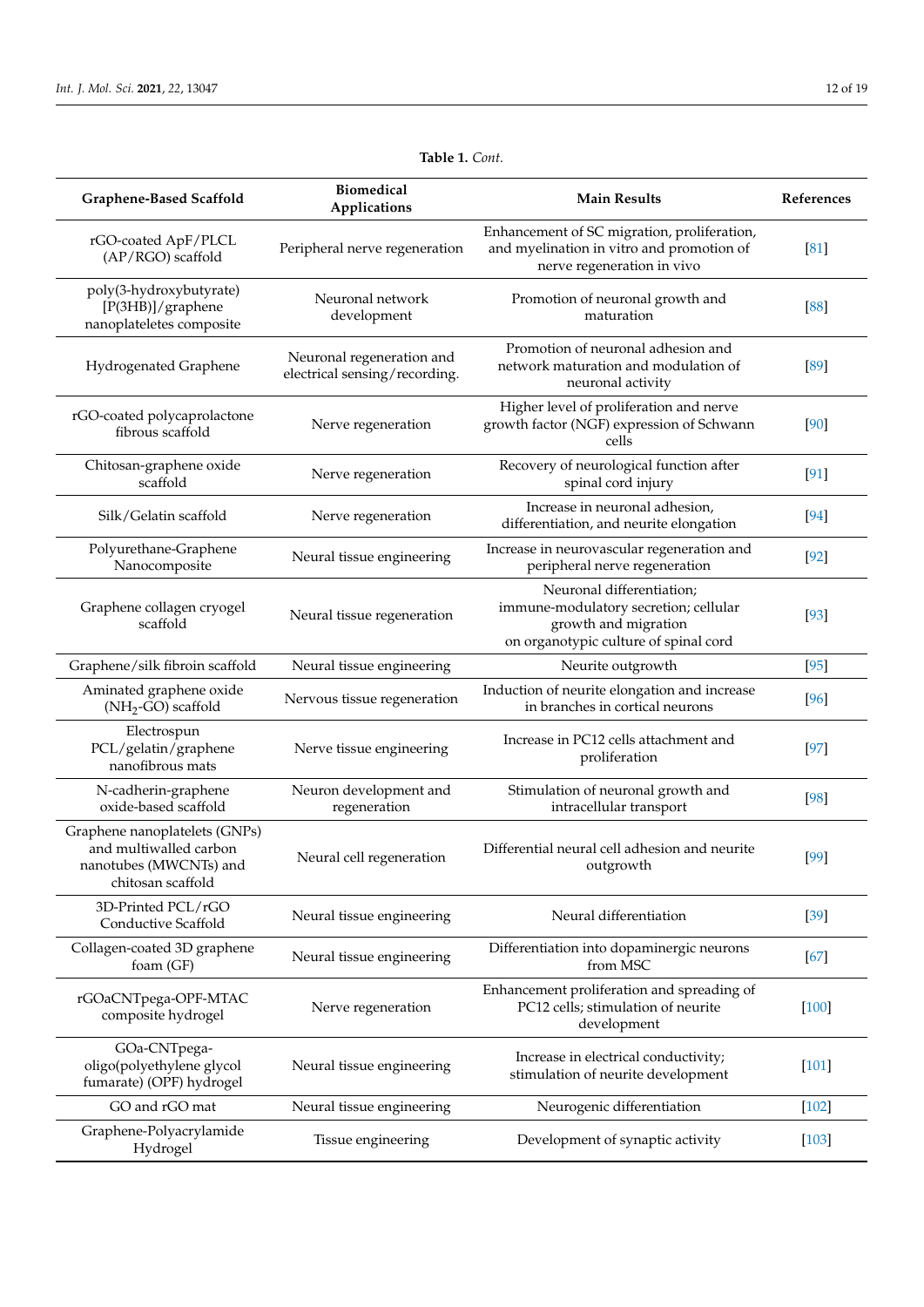# **5. Crucial Aspects of Biocompatibility and Toxicity Evaluation**

Due to the increase in the utilization of graphene-based materials, the assessment of biocompatibility, stability, and toxicity evaluation is a fundamental aspect. In Vivo testing of biocompatibility is a critical step in regeneration approaches. Graphene nanomaterials can be biocompatible or have toxic effects on cells, depending on their chemistry (synthesis, functionalization, surface charges), doses, lateral size, purity, and hydrophilicity. In Vitro evaluation of toxicity required the involvement of macrophages, epithelial or endothelial cells, blood cells, or tumor cells [\[1\]](#page-14-0). GO, for example, has been reported to exert toxicity effects towards different human cell lines, including fibroblasts, hepatocarcinoma, skin keratinocytes [\[104](#page-18-10)[–107\]](#page-18-11). However, these effects are strictly related to doses. Studies on human fibroblast cells showed that cytotoxicity and apoptosis induction has been reported at doses  $>$  50 $\mu$ g/mL, while no toxic effects were observed at concentrations <20  $\mu$ g/mL [\[104\]](#page-18-10). The effects of GO on mice have been also evaluated, and the administration of 0.4 mg GO suspension via injection determined chronic toxicity and even mouse death [\[104\]](#page-18-10).

The damage on humans and tissue can be also caused by the generation of reactive species, such as oxygen-free radicals. This kind of nanotoxicity has also been investigated in the zebrafish model, wherein the administration of GO induced adverse effects on development with an increase in oxidative stress [\[105\]](#page-18-12). For G toxicity, it is important to take into consideration not only its dose but also other factors, such as physicochemical properties and the method of administration. For example, among the configuration of G-based materials in the shape of microfibers, recently, in vivo studies have demonstrated that compact, bendable, and conductive rGO microfiber [\[61\]](#page-16-15) implantation in the injured rat spinal cord was colonized by cells without evidencing signs of acute and chronic local toxicity.

The levels of toxicity of rGO/GO are affected by chemical functionalization, as shown by PEGylated GO, in which the cytotoxicity decreased, as well as in two-dimensional material coated with bovine serum albumin [\[63\]](#page-16-17). Another concern is represented by the biodegradability of nanomaterials, which is related to the safety profiles. Biodegradable materials can be degraded in the body in physiological conditions, and they guarantee an absence of long-term toxicity and immunogenic responses. In vitro studies are crucial for understanding the degradation of the scaffolds during long periods. For example, PCL (poly-caprolactone) membranes functionalized with reduced graphene oxide reveal that after one year of hydrolytic degradation, the pH was poorly affected, and the rGO is not mainly released by membranes with a low cytotoxic effect. The mechanical stability of the membranes can be affected by the presence of rGO, but the increase in degradation facilitates cells infiltration and consequently tissue formation. Kurapati and colleagues demonstrated the ability of human eosinophil peroxidase to catalyze the degradation of graphene materials under low concentrations of hydrogen peroxide and NaBr [\[108\]](#page-18-13). An approach to overcome the problem of degradation may involve the use of  $TiO<sub>2</sub>$  after photocatalytic reduction or near-infrared light [\[109,](#page-18-14)[110\]](#page-18-15). In Table [2,](#page-13-0) the main advantages and limitations for the utilization of graphene-based materials in regeneration approaches are reported (Table [2\)](#page-13-0). Still, substantial effort is required from researchers and clinicians to develop biocompatible implants that could guide neural tissue repair in the lesion site, and in vivo effects on the nervous system remain to be explored, encouraging findings that indicate that graphene-based nanomaterials have significant potential as novel therapies for neurodegenerative disease.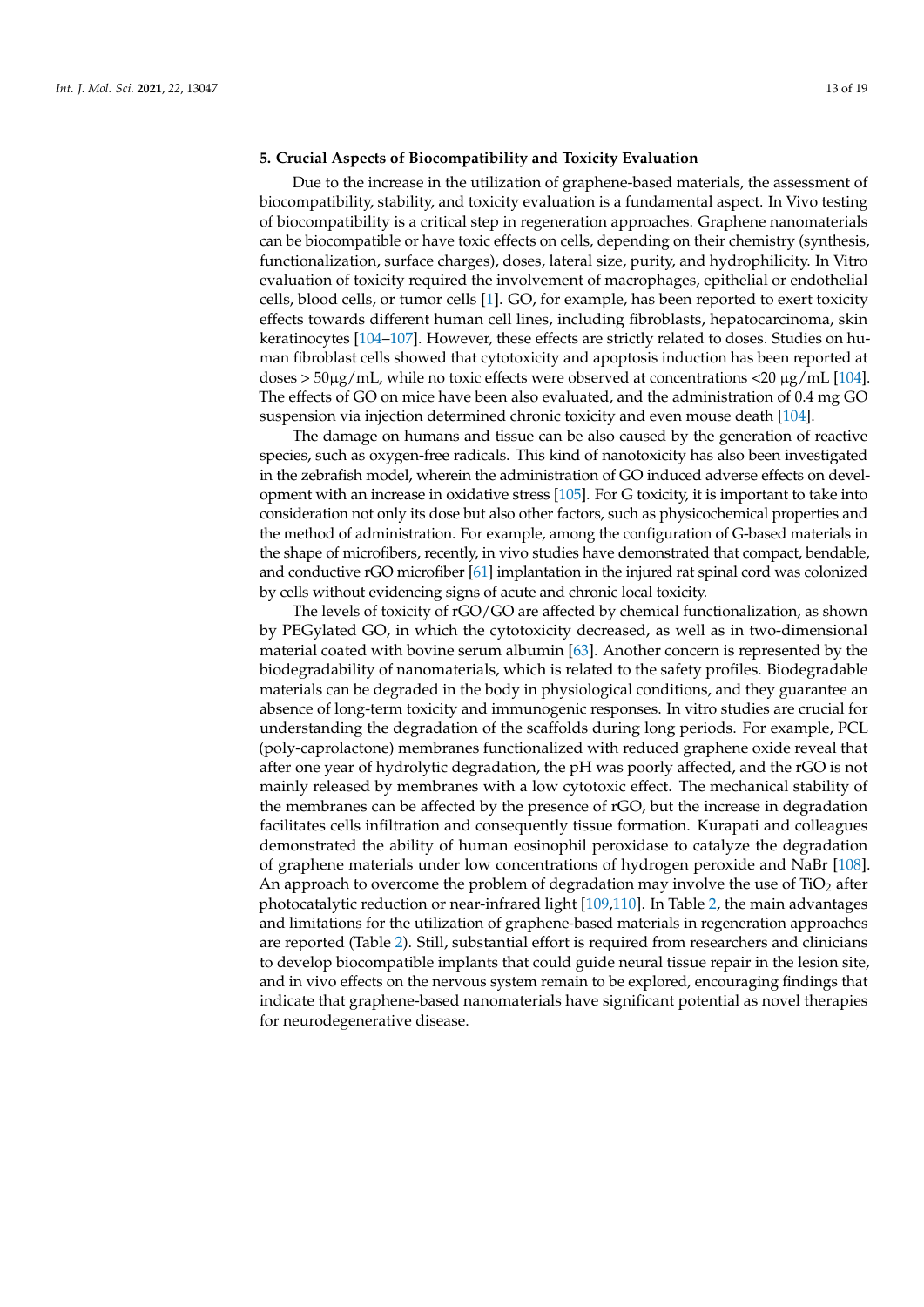<span id="page-13-0"></span>

|                                    | <b>Notes</b>                                                                                                                                        | References       |
|------------------------------------|-----------------------------------------------------------------------------------------------------------------------------------------------------|------------------|
| Advantages                         |                                                                                                                                                     |                  |
| Biocompatibility of some GBMs      | Since they interact with cells, tissue and organs, harmful effects should<br>be avoided.                                                            | [1,30,63,82]     |
| Easy functionalization             | GBMs can be adapted using covalent or no-covalent modifications and<br>assembled with organic or inorganic molecules                                | [14, 31]         |
| Ability to pass barriers           | Graphene nanoparticles can improve the penetration of drugs<br>through BBB                                                                          | [18, 32]         |
| Malleability                       | Materials can fold in different kinds of shapes and topography                                                                                      | $[111]$          |
| Application in tissue regeneration | Two-dimensional and three-dimensional structures are suitable for cells<br>adhesion, growth and differentiation, supporting tissue repair           | [36, 48, 49, 62] |
| Limitations                        |                                                                                                                                                     |                  |
| Toxicity of some nanomaterials     | Chemical features, functionalization and doses could influence the safety<br>of these compounds.                                                    | [104, 112]       |
| Biodegradation                     | The clearance and elimination from the body represent another concern<br>related to biocompatibility and safety, especially for long-term exposure. | $[108 - 110]$    |
| Route of administration            | These compounds exert different degrees of toxicological effects<br>depending on the routes of administration                                       | $[113]$          |

**Table 2.** Main advantages and limitations for the utilization of graphene-based materials in regeneration approaches.

# **6. Conclusions**

G has been employed in a huge field of applications, and the regeneration of nervous system tissue is one of the most complex and attractive, providing the possibility to treat neurological disorders and understand their underlying mechanisms. Repair of central nervous system injury is a big challenge today, and many aspects must be taken into account to design a scaffold based on a biomaterial that can provide support to cell growth and induce tissue regeneration without inflammatory reactions.

Several nanomaterials are suitable for neural growth but do not match all the characteristics required for an ideal scaffold. This limitation can be overcome by functionalizing the biomaterials and creating a composite with a gain of advantageous features.

Graphene and its derivatives are still today the most promising nanomaterials for the regeneration of the nervous system. Indeed, graphene is a novel carbon-based material with extraordinary and unique nanostructure and characteristics. In fact, it is characterized by excellent mechanical, thermal, and electrical properties. Interestingly, it is also able to provide a better replacement for current nanofillers in polymer matrices. Thanks to their properties, graphene-based nanomaterials have shown high versatility, and they have been considered some of the most promising tools in the promotion of tissue regeneration, both for in vitro and in vivo applications. However, due to its limitations already discussed in the previous section, there is an urgent need to examine its mechanism of action in more depth. It is well documented that different formulations of nanomaterials are able to provide very similar results in terms of proliferation and differentiation. At the same time, small changes in scaffold formulation may lead to completely different developments. Accordingly, it would be useful to carry out a systematic study to analyze the repercussion of different nanomaterial compositions on proliferation and differentiation. Scientists researching the roles of each nanomaterial in depth will be able to perform an accurate comparison; as a result, on the basis of the specific characteristics of each scaffold, they will develop a finer rational design.

The biological platforms that can be created with graphene and derivatives, due to their versatility in all its meanings, exhibit their therapeutic potential by exploiting the synergistic effect of different signals, such as topographical and chemical/biochemical cues. The shape, surface area, roughness, and stiffness are crucial to provide not only support to cell growth but to guide differentiation towards a specific lineage, and it is possible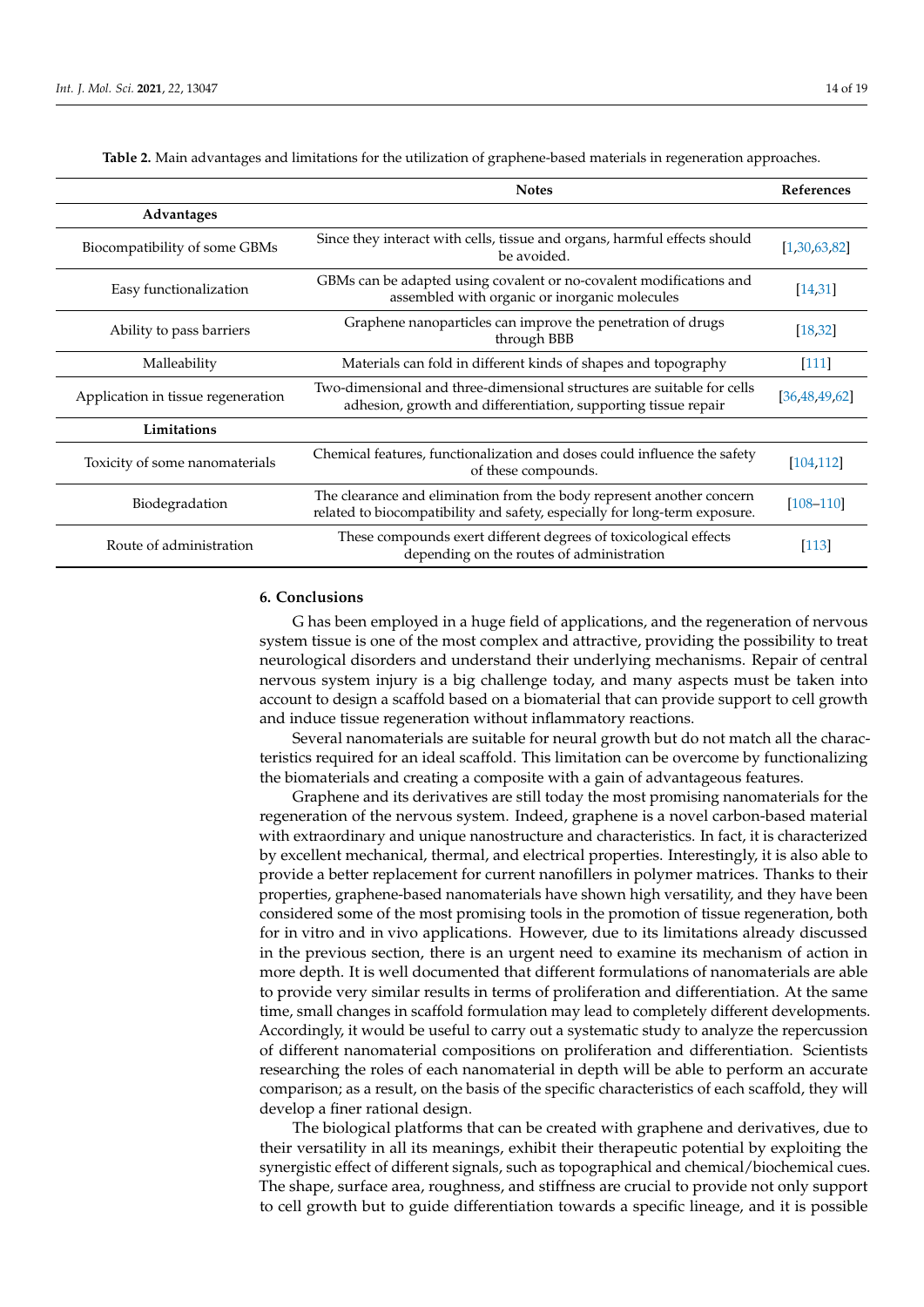to increase these effects using biomolecules to functionalize the G surface to obtain an optimized and ideal device for complete and accelerated tissue regeneration. However, the path leading to the production of commercialized nanomaterials is long and involves exceeding limits presented by the current prototypes.

**Author Contributions:** M.G.T. and G.P. wrote the manuscript with support from A.C. and E.B.; G.C., M.d., V.C. and M.C. edited the original draft with support from A.C. and E.B.; G.C. prepared the figures and tables; E.B. and A.C. reviewed the final draft. All authors have read and agreed to the published version of the manuscript.

**Funding:** This work was supported by the A.I.M. Project—PON R & I 2014–2020 No. AIM18CC745-2, CUP E18H1900033007.

**Institutional Review Board Statement:** Not applicable.

**Informed Consent Statement:** Not applicable.

**Data Availability Statement:** No new data were created or analyzed in this study. Data sharing is not applicable to this article.

**Conflicts of Interest:** The authors declare no conflict of interest.

# **References**

- <span id="page-14-0"></span>1. Liao, C.; Li, Y.; Tjong, S. Graphene Nanomaterials: Synthesis, Biocompatibility, and Cytotoxicity. *Int. J. Mol. Sci.* **2018**, *19*, 3564. [\[CrossRef\]](http://doi.org/10.3390/ijms19113564) [\[PubMed\]](http://www.ncbi.nlm.nih.gov/pubmed/30424535)
- <span id="page-14-1"></span>2. Syama, S.; Mohanan, P.V. Safety and Biocompatibility of Graphene: A New Generation Nanomaterial for Biomedical Application. *Int. J. Biol. Macromol.* **2016**, *86*, 546–555. [\[CrossRef\]](http://doi.org/10.1016/j.ijbiomac.2016.01.116) [\[PubMed\]](http://www.ncbi.nlm.nih.gov/pubmed/26851208)
- <span id="page-14-2"></span>3. Lee, X.J.; Hiew, B.Y.Z.; Lai, K.C.; Lee, L.Y.; Gan, S.; Thangalazhy-Gopakumar, S.; Rigby, S. Review on Graphene and Its Derivatives: Synthesis Methods and Potential Industrial Implementation. *J. Taiwan Inst. Chem. Eng.* **2019**, *98*, 163–180. [\[CrossRef\]](http://doi.org/10.1016/j.jtice.2018.10.028)
- <span id="page-14-3"></span>4. Shin, S.R.; Li, Y.-C.; Jang, H.L.; Khoshakhlagh, P.; Akbari, M.; Nasajpour, A.; Zhang, Y.S.; Tamayol, A.; Khademhosseini, A. Graphene-Based Materials for Tissue Engineering. *Adv. Drug Deliv. Rev.* **2016**, *105*, 255–274. [\[CrossRef\]](http://doi.org/10.1016/j.addr.2016.03.007)
- <span id="page-14-4"></span>5. Foo, M.E.; Gopinath, S.C.B. Feasibility of Graphene in Biomedical Applications. *Biomed. Pharmacother.* **2017**, *94*, 354–361. [\[CrossRef\]](http://doi.org/10.1016/j.biopha.2017.07.122) [\[PubMed\]](http://www.ncbi.nlm.nih.gov/pubmed/28772213)
- <span id="page-14-5"></span>6. Park, C.S.; Yoon, H.; Kwon, O.S. Graphene-Based Nanoelectronic Biosensors. *J. Ind. Eng. Chem.* **2016**, *38*, 13–22. [\[CrossRef\]](http://doi.org/10.1016/j.jiec.2016.04.021)
- <span id="page-14-6"></span>7. Ghuge, D.; Shirode, A.; Kadam, V. Graphene: A Comprehensive Review. *Curr. Drug Targets* **2017**, *18*, 724–733. [\[CrossRef\]](http://doi.org/10.2174/1389450117666160709023425)
- <span id="page-14-7"></span>8. Lu, N.; Wang, L.; Lv, M.; Tang, Z.; Fan, C. Graphene-Based Nanomaterials in Biosystems. *Nano Res.* **2019**, *12*, 247–264. [\[CrossRef\]](http://doi.org/10.1007/s12274-018-2209-3)
- <span id="page-14-8"></span>9. Tupone, M.G.; d'Angelo, M.; Castelli, V.; Catanesi, M.; Benedetti, E.; Cimini, A. A State-of-the-Art of Functional Scaffolds for 3D Nervous Tissue Regeneration. *Front. Bioeng. Biotechnol.* **2021**, *9*, 639765. [\[CrossRef\]](http://doi.org/10.3389/fbioe.2021.639765)
- <span id="page-14-9"></span>10. Novoselov, K.S.; Geim, A.K.; Morozov, S.V.; Jiang, D.; Zhang, Y.; Dubonos, S.V.; Grigorieva, I.V.; Firsov, A.A. Electric Field Effect in Atomically Thin Carbon Films. *Science* **2004**, *306*, 666–669. [\[CrossRef\]](http://doi.org/10.1126/science.1102896)
- <span id="page-14-10"></span>11. Yuan, Z.; Xiao, X.; Li, J.; Zhao, Z.; Yu, D.; Li, Q. Self-Assembled Graphene-Based Architectures and Their Applications. *Adv. Sci.* **2018**, *5*, 1700626. [\[CrossRef\]](http://doi.org/10.1002/advs.201700626)
- <span id="page-14-11"></span>12. Cong, H.-P.; Chen, J.-F.; Yu, S.-H. Graphene-Based Macroscopic Assemblies and Architectures: An Emerging Material System. *Chem. Soc. Rev.* **2014**, *43*, 7295–7325. [\[CrossRef\]](http://doi.org/10.1039/C4CS00181H) [\[PubMed\]](http://www.ncbi.nlm.nih.gov/pubmed/25065466)
- <span id="page-14-12"></span>13. Krishna, K.V.; Ménard-Moyon, C.; Verma, S.; Bianco, A. Graphene-Based Nanomaterials for Nanobiotechnology and Biomedical Applications. *Nanomedicine* **2013**, *8*, 1669–1688. [\[CrossRef\]](http://doi.org/10.2217/nnm.13.140)
- <span id="page-14-13"></span>14. Sagadevan, S.; Shahid, M.M.; Yiqiang, Z.; Oh, W.-C.; Soga, T.; Anita Lett, J.; Alshahateet, S.F.; Fatimah, I.; Waqar, A.; Paiman, S.; et al. Functionalized Graphene-Based Nanocomposites for Smart Optoelectronic Applications. *Nanotechnol. Rev.* **2021**, *10*, 605–635. [\[CrossRef\]](http://doi.org/10.1515/ntrev-2021-0043)
- <span id="page-14-14"></span>15. Chen, D.; Feng, H.; Li, J. Graphene Oxide: Preparation, Functionalization, and Electrochemical Applications. *Chem. Rev.* **2012**, *112*, 6027–6053. [\[CrossRef\]](http://doi.org/10.1021/cr300115g) [\[PubMed\]](http://www.ncbi.nlm.nih.gov/pubmed/22889102)
- <span id="page-14-15"></span>16. Georgakilas, V.; Tiwari, J.N.; Kemp, K.C.; Perman, J.A.; Bourlinos, A.B.; Kim, K.S.; Zboril, R. Noncovalent Functionalization of Graphene and Graphene Oxide for Energy Materials, Biosensing, Catalytic, and Biomedical Applications. *Chem. Rev.* **2016**, *116*, 5464–5519. [\[CrossRef\]](http://doi.org/10.1021/acs.chemrev.5b00620) [\[PubMed\]](http://www.ncbi.nlm.nih.gov/pubmed/27033639)
- <span id="page-14-16"></span>17. Wu, D.; Zhang, F.; Liang, H.; Feng, X. Nanocomposites and Macroscopic Materials: Assembly of Chemically Modified Graphene Sheets. *Chem. Soc. Rev.* **2012**, *41*, 6160. [\[CrossRef\]](http://doi.org/10.1039/c2cs35179j)
- <span id="page-14-17"></span>18. Shirvalilou, S.; Khoei, S.; Khoee, S.; Mahdavi, S.R.; Raoufi, N.J.; Motevalian, M.; Karimi, M.Y. Enhancement Radiation-Induced Apoptosis in C6 Glioma Tumor-Bearing Rats via PH-Responsive Magnetic Graphene Oxide Nanocarrier. *J. Photochem. Photobiol. B Biol.* **2020**, *205*, 111827. [\[CrossRef\]](http://doi.org/10.1016/j.jphotobiol.2020.111827)
- <span id="page-14-18"></span>19. Yang, S.; Feng, X.; Ivanovici, S.; Müllen, K. Fabrication of Graphene-Encapsulated Oxide Nanoparticles: Towards High-Performance Anode Materials for Lithium Storage. *Angew. Chem. Int. Ed.* **2010**, *49*, 8408–8411. [\[CrossRef\]](http://doi.org/10.1002/anie.201003485) [\[PubMed\]](http://www.ncbi.nlm.nih.gov/pubmed/20836109)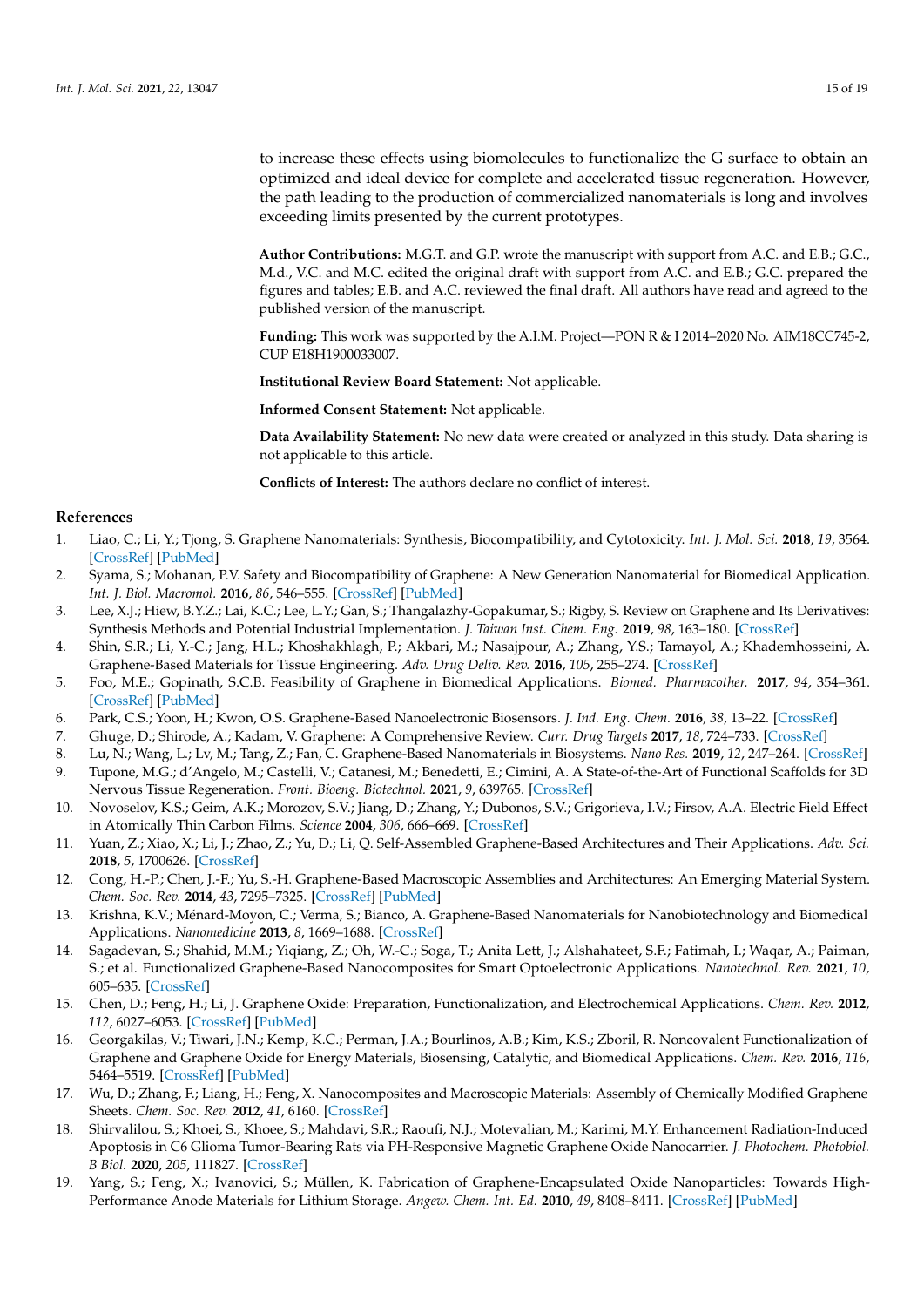- <span id="page-15-0"></span>20. Chen, J.S.; Wang, Z.; Dong, X.C.; Chen, P.; Lou, X.W. (David) Graphene-Wrapped TiO<sub>2</sub> Hollow Structures with Enhanced Lithium Storage Capabilities. *Nanoscale* **2011**, *3*, 2158. [\[CrossRef\]](http://doi.org/10.1039/c1nr10162e)
- <span id="page-15-1"></span>21. Nayak, J.K.; Parhi, P.; Jha, R. Graphene Oxide Encapsulated Gold Nanoparticle Based Stable Fibre Optic Sucrose Sensor. *Sens. Actuators B Chem.* **2015**, *221*, 835–841. [\[CrossRef\]](http://doi.org/10.1016/j.snb.2015.06.152)
- <span id="page-15-2"></span>22. Cruz, S.; Girão, A.; Gonçalves, G.; Marques, P. Graphene: The Missing Piece for Cancer Diagnosis? *Sensors* **2016**, *16*, 137. [\[CrossRef\]](http://doi.org/10.3390/s16010137) [\[PubMed\]](http://www.ncbi.nlm.nih.gov/pubmed/26805845)
- <span id="page-15-3"></span>23. Martín, C.; Kostarelos, K.; Prato, M.; Bianco, A. Biocompatibility and Biodegradability of 2D Materials: Graphene and Beyond. *Chem. Commun.* **2019**, *55*, 5540–5546. [\[CrossRef\]](http://doi.org/10.1039/C9CC01205B) [\[PubMed\]](http://www.ncbi.nlm.nih.gov/pubmed/31033990)
- <span id="page-15-4"></span>24. Tibbitt, M.W.; Anseth, K.S. Dynamic Microenvironments: The Fourth Dimension. *Sci. Transl. Med.* **2012**, *4*. [\[CrossRef\]](http://doi.org/10.1126/scitranslmed.3004804) [\[PubMed\]](http://www.ncbi.nlm.nih.gov/pubmed/23152326)
- <span id="page-15-5"></span>25. Solís-Fernández, P.; Bissett, M.; Ago, H. Synthesis, Structure and Applications of Graphene-Based 2D Heterostructures. *Chem. Soc. Rev.* **2017**, *46*, 4572–4613. [\[CrossRef\]](http://doi.org/10.1039/C7CS00160F)
- <span id="page-15-6"></span>26. Choi, T.Y.; Hwang, B.-U.; Kim, B.-Y.; Trung, T.Q.; Nam, Y.H.; Kim, D.-N.; Eom, K.; Lee, N.-E. Stretchable, Transparent, and Stretch-Unresponsive Capacitive Touch Sensor Array with Selectively Patterned Silver Nanowires/Reduced Graphene Oxide Electrodes. *ACS Appl. Mater. Interfaces* **2017**, *9*, 18022–18030. [\[CrossRef\]](http://doi.org/10.1021/acsami.6b16716) [\[PubMed\]](http://www.ncbi.nlm.nih.gov/pubmed/28485567)
- <span id="page-15-7"></span>27. Chen, P.-Y.; Zhang, M.; Liu, M.; Wong, I.Y.; Hurt, R.H. Ultrastretchable Graphene-Based Molecular Barriers for Chemical Protection, Detection, and Actuation. *ACS Nano* **2018**, *12*, 234–244. [\[CrossRef\]](http://doi.org/10.1021/acsnano.7b05961)
- <span id="page-15-8"></span>28. Choi, W.; Lahiri, I.; Seelaboyina, R.; Kang, Y.S. Synthesis of Graphene and Its Applications: A Review. *Crit. Rev. Solid State Mater. Sci.* **2010**, *35*, 52–71. [\[CrossRef\]](http://doi.org/10.1080/10408430903505036)
- <span id="page-15-9"></span>29. Julkapli, N.M.; Bagheri, S. Graphene Supported Heterogeneous Catalysts: An Overview. *Int. J. Hydrog. Energy* **2015**, *40*, 948–979. [\[CrossRef\]](http://doi.org/10.1016/j.ijhydene.2014.10.129)
- <span id="page-15-10"></span>30. Yang, Y.; Asiri, A.M.; Tang, Z.; Du, D.; Lin, Y. Graphene Based Materials for Biomedical Applications. *Mater. Today* **2013**, *16*, 365–373. [\[CrossRef\]](http://doi.org/10.1016/j.mattod.2013.09.004)
- <span id="page-15-11"></span>31. Ioniță, M.; Vlăsceanu, G.M.; Watzlawek, A.A.; Voicu, S.I.; Burns, J.S.; Iovu, H. Graphene and Functionalized Graphene: Extraordinary Prospects for Nanobiocomposite Materials. *Compos. Part B Eng.* **2017**, *121*, 34–57. [\[CrossRef\]](http://doi.org/10.1016/j.compositesb.2017.03.031)
- <span id="page-15-12"></span>32. Sun, X.; Liu, Z.; Welsher, K.; Robinson, J.T.; Goodwin, A.; Zaric, S.; Dai, H. Nano-Graphene Oxide for Cellular Imaging and Drug Delivery. *Nano Res.* **2008**, *1*, 203–212. [\[CrossRef\]](http://doi.org/10.1007/s12274-008-8021-8) [\[PubMed\]](http://www.ncbi.nlm.nih.gov/pubmed/20216934)
- <span id="page-15-13"></span>33. Fan, X.; Jiao, G.; Gao, L.; Jin, P.; Li, X. The Preparation and Drug Delivery of a Graphene–Carbon Nanotube–Fe3O4 Nanoparticle Hybrid. *J. Mater. Chem. B* **2013**, *1*, 2658. [\[CrossRef\]](http://doi.org/10.1039/c3tb00493g)
- <span id="page-15-14"></span>34. Hoseini-Ghahfarokhi, M.; Mirkiani, S.; Mozaffari, N.; Abdolahi Sadatlu, M.A.; Ghasemi, A.; Abbaspour, S.; Akbarian, M.; Farjadain, F.; Karimi, M. Applications of Graphene and Graphene Oxide in Smart Drug/Gene Delivery: Is the World Still Flat? *Int. J. Nanomed.* **2020**, *15*, 9469–9496. [\[CrossRef\]](http://doi.org/10.2147/IJN.S265876) [\[PubMed\]](http://www.ncbi.nlm.nih.gov/pubmed/33281443)
- <span id="page-15-15"></span>35. Herranz, F.; Almarza, E.; Rodríguez, I.; Salinas, B.; Rosell, Y.; Desco, M.; Bulte, J.W.; Ruiz-Cabello, J. The Application of Nanoparticles in Gene Therapy and Magnetic Resonance Imaging. *Microsc. Res. Tech.* **2011**, *74*, 577–591. [\[CrossRef\]](http://doi.org/10.1002/jemt.20992) [\[PubMed\]](http://www.ncbi.nlm.nih.gov/pubmed/21484943)
- <span id="page-15-16"></span>36. Gu, M.; Liu, Y.; Chen, T.; Du, F.; Zhao, X.; Xiong, C.; Zhou, Y. Is Graphene a Promising Nano-Material for Promoting Surface Modification of Implants or Scaffold Materials in Bone Tissue Engineering? *Tissue Eng. Part B Rev.* **2014**, *20*, 477–491. [\[CrossRef\]](http://doi.org/10.1089/ten.teb.2013.0638) [\[PubMed\]](http://www.ncbi.nlm.nih.gov/pubmed/24447041)
- <span id="page-15-17"></span>37. Dinescu, S.; Ionita, M.; Ignat, S.-R.; Costache, M.; Hermenean, A. Graphene Oxide Enhances Chitosan-Based 3D Scaffold Properties for Bone Tissue Engineering. *Int. J. Mol. Sci.* **2019**, *20*, 5077. [\[CrossRef\]](http://doi.org/10.3390/ijms20205077) [\[PubMed\]](http://www.ncbi.nlm.nih.gov/pubmed/31614903)
- <span id="page-15-18"></span>38. Nayak, T.R.; Andersen, H.; Makam, V.S.; Khaw, C.; Bae, S.; Xu, X.; Ee, P.-L.R.; Ahn, J.-H.; Hong, B.H.; Pastorin, G.; et al. Graphene for Controlled and Accelerated Osteogenic Differentiation of Human Mesenchymal Stem Cells. *ACS Nano* **2011**, *5*, 4670–4678. [\[CrossRef\]](http://doi.org/10.1021/nn200500h)
- <span id="page-15-19"></span>39. Dias, D.; Vale, A.C.; Cunha, E.P.F.; Paiva, M.; Reis, R.L.; Vaquette, C.; Alves, N.M. 3D -printed Cryomilled Poly(Ecaprolactone)/Graphene Composite Scaffolds for Bone Tissue Regeneration. *J Biomed. Mater. Res.* **2021**, *109*, 961–972. [\[CrossRef\]](http://doi.org/10.1002/jbm.b.34761)
- <span id="page-15-20"></span>40. Díez-Pascual, A.M.; Díez-Vicente, A.L. Poly(Propylene Fumarate)/Polyethylene Glycol-Modified Graphene Oxide Nanocomposites for Tissue Engineering. *ACS Appl. Mater. Interfaces* **2016**, *8*, 17902–17914. [\[CrossRef\]](http://doi.org/10.1021/acsami.6b05635)
- 41. Farshid, B.; Lalwani, G.; Mohammadi, M.S.; Sankaran, J.S.; Patel, S.; Judex, S.; Simonsen, J.; Sitharaman, B. Two-dimensional Graphene Oxide-reinforced Porous Biodegradable Polymeric Nanocomposites for Bone Tissue Engineering. *J. Biomed. Mater. Res.* **2019**, *107*, 1143–1153. [\[CrossRef\]](http://doi.org/10.1002/jbm.a.36606)
- 42. Diez-Pascual, A. Tissue Engineering Bionanocomposites Based on Poly(Propylene Fumarate). *Polymers* **2017**, *9*, 260. [\[CrossRef\]](http://doi.org/10.3390/polym9070260)
- <span id="page-15-21"></span>43. Lalwani, G.; Henslee, A.M.; Farshid, B.; Lin, L.; Kasper, F.K.; Qin, Y.-X.; Mikos, A.G.; Sitharaman, B. Two-Dimensional Nanostructure-Reinforced Biodegradable Polymeric Nanocomposites for Bone Tissue Engineering. *Biomacromolecules* **2013**, *14*, 900–909. [\[CrossRef\]](http://doi.org/10.1021/bm301995s)
- <span id="page-15-22"></span>44. Ciriza, J.; Saenz del Burgo, L.; Gurruchaga, H.; Borras, F.E.; Franquesa, M.; Orive, G.; Hernández, R.M.; Pedraz, J.L. Graphene Oxide Enhances Alginate Encapsulated Cells Viability and Functionality While Not Affecting the Foreign Body Response. *Drug Deliv.* **2018**, *25*, 1147–1160. [\[CrossRef\]](http://doi.org/10.1080/10717544.2018.1474966) [\[PubMed\]](http://www.ncbi.nlm.nih.gov/pubmed/29781340)
- <span id="page-15-23"></span>45. Choe, G.; Kim, S.-W.; Park, J.; Park, J.; Kim, S.; Kim, Y.S.; Ahn, Y.; Jung, D.-W.; Williams, D.R.; Lee, J.Y. Anti-Oxidant Activity Reinforced Reduced Graphene Oxide/Alginate Microgels: Mesenchymal Stem Cell Encapsulation and Regeneration of Infarcted Hearts. *Biomaterials* **2019**, *225*, 119513. [\[CrossRef\]](http://doi.org/10.1016/j.biomaterials.2019.119513)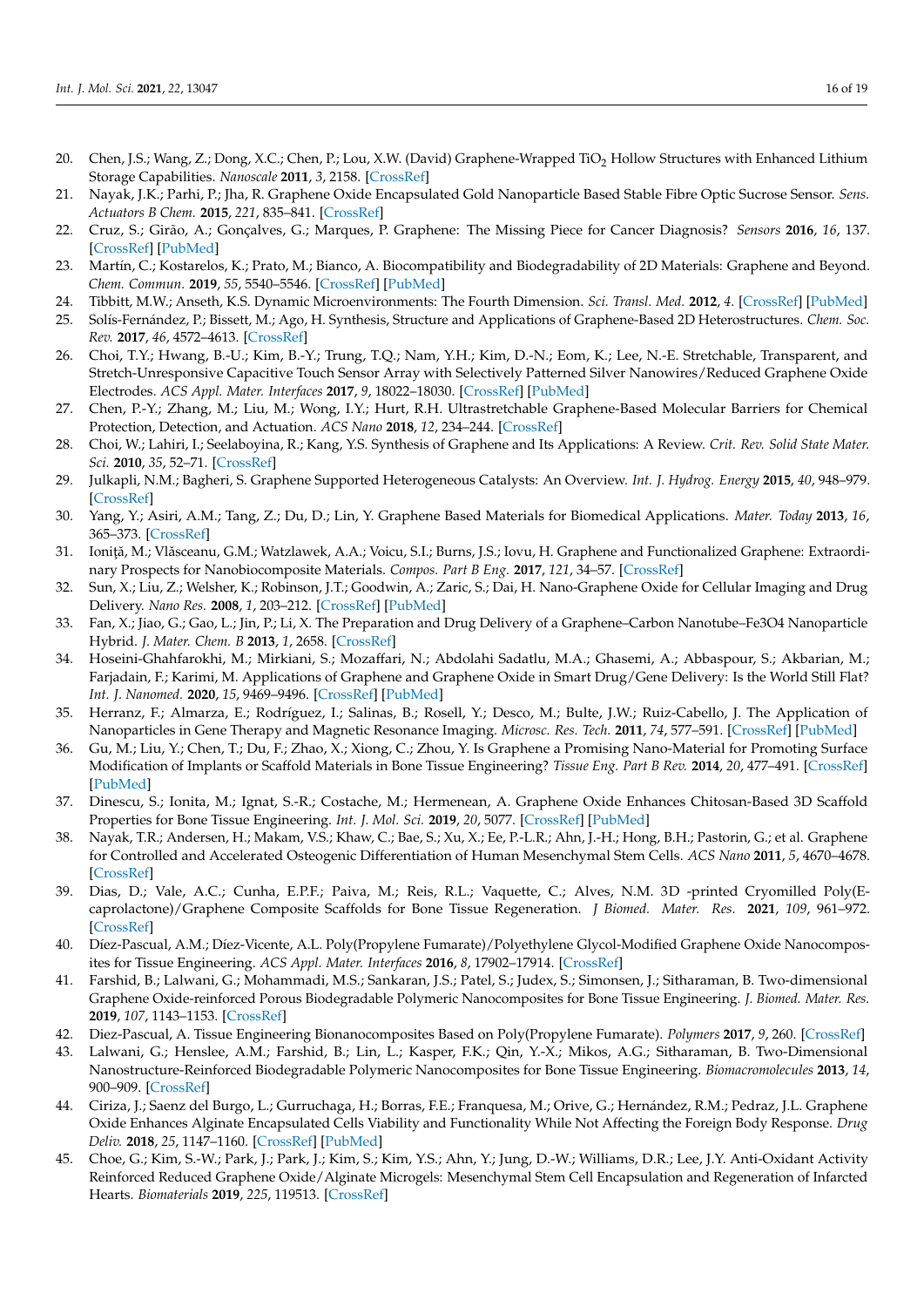- <span id="page-16-0"></span>46. Krueger, E.; Chang, A.N.; Brown, D.; Eixenberger, J.; Brown, R.; Rastegar, S.; Yocham, K.M.; Cantley, K.D.; Estrada, D. Graphene Foam as a Three-Dimensional Platform for Myotube Growth. *ACS Biomater. Sci. Eng.* **2016**, *2*, 1234–1241. [\[CrossRef\]](http://doi.org/10.1021/acsbiomaterials.6b00139)
- <span id="page-16-1"></span>47. Ameri, S.K.; Singh, P.K.; D'Angelo, R.; Stoppel, W.; Black, L.; Sonkusale, S.R. Three Dimensional Graphene Scaffold for Cardiac Tissue Engineering and In-Situ Electrical Recording. In Proceedings of the 2016 38th Annual International Conference of the IEEE Engineering in Medicine and Biology Society (EMBC), Orlando, FL, USA, 16–20 August 2016; pp. 4201–4203.
- <span id="page-16-2"></span>48. Wang, J.; Cui, C.; Nan, H.; Yu, Y.; Xiao, Y.; Poon, E.; Yang, G.; Wang, X.; Wang, C.; Li, L.; et al. Graphene Sheet-Induced Global Maturation of Cardiomyocytes Derived from Human Induced Pluripotent Stem Cells. *ACS Appl. Mater. Interfaces* **2017**, *9*, 25929–25940. [\[CrossRef\]](http://doi.org/10.1021/acsami.7b08777)
- <span id="page-16-3"></span>49. Shin, S.R.; Aghaei-Ghareh-Bolagh, B.; Dang, T.T.; Topkaya, S.N.; Gao, X.; Yang, S.Y.; Jung, S.M.; Oh, J.H.; Dokmeci, M.R.; Tang, X.S.; et al. Cell-Laden Microengineered and Mechanically Tunable Hybrid Hydrogels of Gelatin and Graphene Oxide. *Adv. Mater.* **2013**, *25*, 6385–6391. [\[CrossRef\]](http://doi.org/10.1002/adma.201301082) [\[PubMed\]](http://www.ncbi.nlm.nih.gov/pubmed/23996513)
- <span id="page-16-4"></span>50. Thangavel, P.; Kannan, R.; Ramachandran, B.; Moorthy, G.; Suguna, L.; Muthuvijayan, V. Development of Reduced Graphene Oxide (RGO)-Isabgol Nanocomposite Dressings for Enhanced Vascularization and Accelerated Wound Healing in Normal and Diabetic Rats. *J. Colloid Interface Sci.* **2018**, *517*, 251–264. [\[CrossRef\]](http://doi.org/10.1016/j.jcis.2018.01.110)
- <span id="page-16-5"></span>51. Zlotorynski, E. Stretching Chromatin Promotes Transcription. *Nat. Rev. Mol. Cell Biol.* **2016**, *17*, 610. [\[CrossRef\]](http://doi.org/10.1038/nrm.2016.130)
- <span id="page-16-6"></span>52. Montanez-Sauri, S.I.; Beebe, D.J.; Sung, K.E. Microscale Screening Systems for 3D Cellular Microenvironments: Platforms, Advances, and Challenges. *Cell. Mol. Life Sci.* **2015**, *72*, 237–249. [\[CrossRef\]](http://doi.org/10.1007/s00018-014-1738-5)
- <span id="page-16-7"></span>53. Guo, L.; Shi, H.; Wu, H.; Zhang, Y.; Wang, X.; Wu, D.; An, L.; Yang, S. Prostate Cancer Targeted Multifunctionalized Graphene Oxide for Magnetic Resonance Imaging and Drug Delivery. *Carbon* **2016**, *107*, 87–99. [\[CrossRef\]](http://doi.org/10.1016/j.carbon.2016.05.054)
- <span id="page-16-8"></span>54. Younis, M.R.; He, G.; Lin, J.; Huang, P. Recent Advances on Graphene Quantum Dots for Bioimaging Applications. *Front. Chem.* **2020**, *8*, 424. [\[CrossRef\]](http://doi.org/10.3389/fchem.2020.00424)
- <span id="page-16-9"></span>55. Bourrier, A.; Shkorbatova, P.; Bonizzato, M.; Rey, E.; Barraud, Q.; Courtine, G.; Othmen, R.; Reita, V.; Bouchiat, V.; Delacour, C. Monolayer Graphene Coating of Intracortical Probes for Long-Lasting Neural Activity Monitoring. *Adv. Healthc. Mater.* **2019**, *8*, 1801331. [\[CrossRef\]](http://doi.org/10.1002/adhm.201801331)
- <span id="page-16-10"></span>56. Mohd Firdaus, R.; Berrada, N.; Desforges, A.; Mohamed, A.R.; Vigolo, B. From 2D Graphene Nanosheets to 3D Graphene-based Macrostructures. *Chem. Asian J.* **2020**, *15*, 2902–2924. [\[CrossRef\]](http://doi.org/10.1002/asia.202000747)
- <span id="page-16-11"></span>57. Catanesi, M.; Panella, G.; Benedetti, E.; Fioravanti, G.; Perrozzi, F.; Ottaviano, L.; Leandro, L.D.; Ardini, M.; Giansanti, F.; d'Angelo, M.; et al. YAP/TAZ Mechano-Transduction as the Underlying Mechanism of Neuronal Differentiation Induced by Reduced Graphene Oxide. *Nanomedicine* **2018**, *13*, 3091–3106. [\[CrossRef\]](http://doi.org/10.2217/nnm-2018-0269)
- <span id="page-16-12"></span>58. Wang, J.; Wang, H.; Mo, X.; Wang, H. Reduced Graphene Oxide-Encapsulated Microfiber Patterns Enable Controllable Formation of Neuronal-Like Networks. *Adv. Mater.* **2020**, *32*, 2004555. [\[CrossRef\]](http://doi.org/10.1002/adma.202004555)
- <span id="page-16-13"></span>59. Lee, S.H.; Lee, H.B.; Kim, Y.; Jeong, J.R.; Lee, M.H.; Kang, K. Neurite Guidance on Laser-Scribed Reduced Graphene Oxide. *Nano Lett.* **2018**, *18*, 7421–7427. [\[CrossRef\]](http://doi.org/10.1021/acs.nanolett.8b01651) [\[PubMed\]](http://www.ncbi.nlm.nih.gov/pubmed/29995427)
- <span id="page-16-14"></span>60. Akhavan, O.; Ghaderi, E.; Abouei, E.; Hatamie, S.; Ghasemi, E. Accelerated Differentiation of Neural Stem Cells into Neurons on Ginseng-Reduced Graphene Oxide Sheets. *Carbon* **2014**, *66*, 395–406. [\[CrossRef\]](http://doi.org/10.1016/j.carbon.2013.09.015)
- <span id="page-16-15"></span>61. Convertino, D.; Fabbri, F.; Mishra, N.; Mainardi, M.; Cappello, V.; Testa, G.; Capsoni, S.; Albertazzi, L.; Luin, S.; Marchetti, L.; et al. Graphene Promotes Axon Elongation through Local Stall of Nerve Growth Factor Signaling Endosomes. *Nano Lett.* **2020**, *20*, 3633–3641. [\[CrossRef\]](http://doi.org/10.1021/acs.nanolett.0c00571)
- <span id="page-16-16"></span>62. Park, S.Y.; Park, J.; Sim, S.H.; Sung, M.G.; Kim, K.S.; Hong, B.H.; Hong, S. Enhanced Differentiation of Human Neural Stem Cells into Neurons on Graphene. *Adv. Mater.* **2011**, *23*, H263–H267. [\[CrossRef\]](http://doi.org/10.1002/adma.201101503)
- <span id="page-16-17"></span>63. Li, N.; Zhang, Q.; Gao, S.; Song, Q.; Huang, R.; Wang, L.; Liu, L.; Dai, J.; Tang, M.; Cheng, G. Three-Dimensional Graphene Foam as a Biocompatible and Conductive Scaffold for Neural Stem Cells. *Sci. Rep.* **2013**, *3*, 1604. [\[CrossRef\]](http://doi.org/10.1038/srep01604) [\[PubMed\]](http://www.ncbi.nlm.nih.gov/pubmed/23549373)
- <span id="page-16-18"></span>64. Fang, Q.; Zhang, Y.; Chen, X.; Li, H.; Cheng, L.; Zhu, W.; Zhang, Z.; Tang, M.; Liu, W.; Wang, H.; et al. Three-Dimensional Graphene Enhances Neural Stem Cell Proliferation Through Metabolic Regulation. *Front. Bioeng. Biotechnol.* **2020**, *7*, 436. [\[CrossRef\]](http://doi.org/10.3389/fbioe.2019.00436)
- <span id="page-16-19"></span>65. Wang, J.; Gu, J.; Wu, H.; Zhu, G.; Feng, D.; Li, Y.; Guo, W.; Tian, K.; Gao, G.; Gao, L. Pentazocine Protects SN4741 Cells Against MPP+-Induced Cell Damage via Up-Regulation of the Canonical Wnt/β-Catenin Signaling Pathway. *Front. Aging Neurosci.* **2017**, *9*, 196. [\[CrossRef\]](http://doi.org/10.3389/fnagi.2017.00196)
- <span id="page-16-20"></span>66. Rawat, S.; Jain, K.G.; Gupta, D.; Raghav, P.K.; Chaudhuri, R.; Pinky; Shakeel, A.; Arora, V.; Sharma, H.; Debnath, D.; et al. Graphene Nanofiber Composites for Enhanced Neuronal Differentiation of Human Mesenchymal Stem Cells. *Nanomedicine* **2021**, *16*, 1963–1982. [\[CrossRef\]](http://doi.org/10.2217/nnm-2021-0121) [\[PubMed\]](http://www.ncbi.nlm.nih.gov/pubmed/34431318)
- <span id="page-16-21"></span>67. Tasnim, N.; Thakur, V.; Chattopadhyay, M.; Joddar, B. The Efficacy of Graphene Foams for Culturing Mesenchymal Stem Cells and Their Differentiation into Dopaminergic Neurons. *Stem Cells Int.* **2018**, *2018*, 3410168. [\[CrossRef\]](http://doi.org/10.1155/2018/3410168) [\[PubMed\]](http://www.ncbi.nlm.nih.gov/pubmed/29971110)
- <span id="page-16-22"></span>68. Magaz, A.; Li, X.; Gough, J.E.; Blaker, J.J. Graphene Oxide and Electroactive Reduced Graphene Oxide-Based Composite Fibrous Scaffolds for Engineering Excitable Nerve Tissue. *Mater. Sci. Eng. C* **2021**, *119*, 111632. [\[CrossRef\]](http://doi.org/10.1016/j.msec.2020.111632)
- <span id="page-16-23"></span>69. Rodriguez-Losada, N.; Wendelbob, R.; Ocaña, M.C.; Casares, A.D.; Guzman de Villoría, R.; Aguirre Gomez, J.A.; Arraez, M.A.; Gonzalez-Alegre, P.; Medina, M.A.; Arenas, E.; et al. Graphene Oxide and Reduced Derivatives, as Powder or Film Scaffolds, Differentially Promote Dopaminergic Neuron Differentiation and Survival. *Front. Neurosci.* **2020**, *14*, 570409. [\[CrossRef\]](http://doi.org/10.3389/fnins.2020.570409)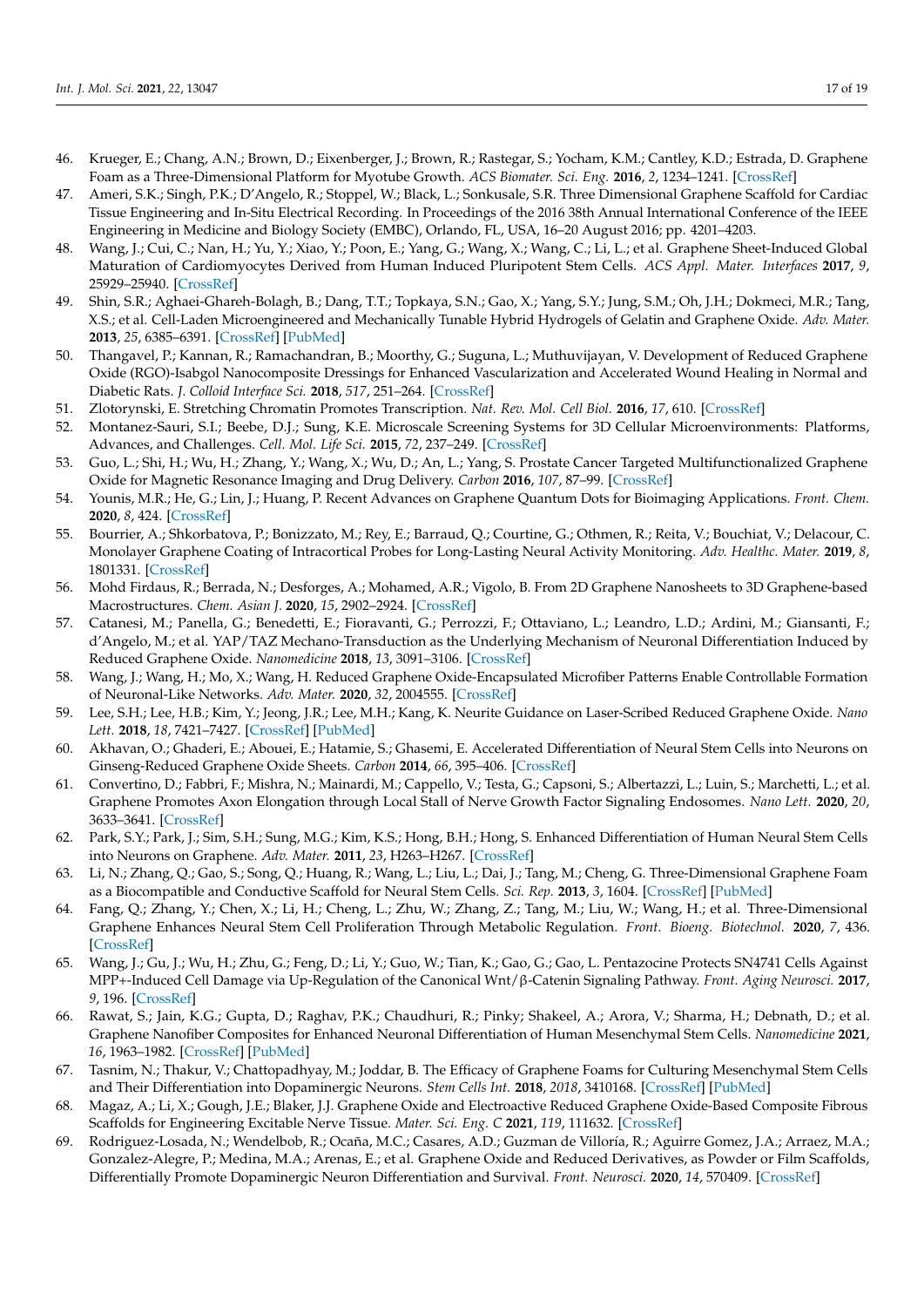- 70. Smidt, M.P.; Asbreuk, C.H.J.; Cox, J.J.; Chen, H.; Johnson, R.L.; Burbach, J.P.H. A Second Independent Pathway for Development of Mesencephalic Dopaminergic Neurons Requires Lmx1b. *Nat. Neurosci.* **2000**, *3*, 337–341. [\[CrossRef\]](http://doi.org/10.1038/73902) [\[PubMed\]](http://www.ncbi.nlm.nih.gov/pubmed/10725922)
- 71. Smidt, M.P.; Smits, S.M.; Bouwmeester, H.; Hamers, F.P.T.; van der Linden, A.J.A.; Hellemons, A.J.C.G.M.; Graw, J.; Burbach, J.P.H. Early Developmental Failure of Substantia Nigra Dopamine Neurons in Mice Lacking the Homeodomain Gene *Pitx3*. *Development* **2004**, *131*, 1145–1155. [\[CrossRef\]](http://doi.org/10.1242/dev.01022)
- <span id="page-17-0"></span>72. Arenas, E.; Denham, M.; Villaescusa, J.C. How to Make a Midbrain Dopaminergic Neuron. *Development* **2015**, *142*, 1918–1936. [\[CrossRef\]](http://doi.org/10.1242/dev.097394)
- <span id="page-17-1"></span>73. Durso, M.; Borrachero-Conejo, A.I.; Bettini, C.; Treossi, E.; Scidà, A.; Saracino, E.; Gazzano, M.; Christian, M.; Morandi, V.; Tuci, G.; et al. Biomimetic Graphene for Enhanced Interaction with the External Membrane of Astrocytes. *J. Mater. Chem. B* **2018**, *6*, 5335–5342. [\[CrossRef\]](http://doi.org/10.1039/C8TB01410H) [\[PubMed\]](http://www.ncbi.nlm.nih.gov/pubmed/32254499)
- <span id="page-17-2"></span>74. Pradhan, K.; Das, G.; Khan, J.; Gupta, V.; Barman, S.; Adak, A.; Ghosh, S. Neuro-Regenerative Choline-Functionalized Injectable Graphene Oxide Hydrogel Repairs Focal Brain Injury. *ACS Chem. Neurosci.* **2019**, *10*, 1535–1543. [\[CrossRef\]](http://doi.org/10.1021/acschemneuro.8b00514)
- <span id="page-17-3"></span>75. Simpson, L.A.; Eng, J.J.; Hsieh, J.T.C.; Wolfe, D.L.; The Spinal Cord Injury Rehabilitation Evidence (SCIRE) Research Team. The Health and Life Priorities of Individuals with Spinal Cord Injury: A Systematic Review. *J. Neurotrauma* **2012**, *29*, 1548–1555. [\[CrossRef\]](http://doi.org/10.1089/neu.2011.2226) [\[PubMed\]](http://www.ncbi.nlm.nih.gov/pubmed/22320160)
- <span id="page-17-4"></span>76. Akhavan, O.; Ghaderi, E.; Shirazian, S.A.; Rahighi, R. Rolled Graphene Oxide Foams as Three-Dimensional Scaffolds for Growth of Neural Fibers Using Electrical Stimulation of Stem Cells. *Carbon* **2016**, *97*, 71–77. [\[CrossRef\]](http://doi.org/10.1016/j.carbon.2015.06.079)
- <span id="page-17-5"></span>77. Domínguez-Bajo, A.; González-Mayorga, A.; Guerrero, C.R.; Palomares, F.J.; García, R.; López-Dolado, E.; Serrano, M.C. Myelinated Axons and Functional Blood Vessels Populate Mechanically Compliant RGO Foams in Chronic Cervical Hemisected Rats. *Biomaterials* **2019**, *192*, 461–474. [\[CrossRef\]](http://doi.org/10.1016/j.biomaterials.2018.11.024) [\[PubMed\]](http://www.ncbi.nlm.nih.gov/pubmed/30502723)
- <span id="page-17-6"></span>78. Pan, S.; Qi, Z.; Li, Q.; Ma, Y.; Fu, C.; Zheng, S.; Kong, W.; Liu, Q.; Yang, X. Graphene Oxide-PLGA Hybrid Nanofibres for the Local Delivery of IGF-1 and BDNF in Spinal Cord Repair. *Artif. Cells Nanomed. Biotechnol.* **2019**, *47*, 650–663. [\[CrossRef\]](http://doi.org/10.1080/21691401.2019.1575843) [\[PubMed\]](http://www.ncbi.nlm.nih.gov/pubmed/30829545)
- <span id="page-17-7"></span>79. Qian, Y.; Song, J.; Zhao, X.; Chen, W.; Ouyang, Y.; Yuan, W.; Fan, C. 3D Fabrication with Integration Molding of a Graphene Oxide/Polycaprolactone Nanoscaffold for Neurite Regeneration and Angiogenesis. *Adv. Sci.* **2018**, *5*, 1700499. [\[CrossRef\]](http://doi.org/10.1002/advs.201700499)
- <span id="page-17-8"></span>80. Fang, X.; Guo, H.; Zhang, W.; Fang, H.; Li, Q.; Bai, S.; Zhang, P. Reduced Graphene Oxide–GelMA–PCL Hybrid Nanofibers for Peripheral Nerve Regeneration. *J. Mater. Chem. B* **2020**, *8*, 10593–10601. [\[CrossRef\]](http://doi.org/10.1039/D0TB00779J)
- <span id="page-17-9"></span>81. Wang, J.; Cheng, Y.; Chen, L.; Zhu, T.; Ye, K.; Jia, C.; Wang, H.; Zhu, M.; Fan, C.; Mo, X. In Vitro and In Vivo Studies of Electroactive Reduced Graphene Oxide-Modified Nanofiber Scaffolds for Peripheral Nerve Regeneration. *Acta Biomater.* **2019**, *84*, 98–113. [\[CrossRef\]](http://doi.org/10.1016/j.actbio.2018.11.032)
- <span id="page-17-10"></span>82. Domínguez-Bajo, A.; González-Mayorga, A.; López-Dolado, E.; Munuera, C.; García-Hernández, M.; Serrano, M.C. Graphene Oxide Microfibers Promote Regenerative Responses after Chronic Implantation in the Cervical Injured Spinal Cord. *ACS Biomater. Sci. Eng.* **2020**, *6*, 2401–2414. [\[CrossRef\]](http://doi.org/10.1021/acsbiomaterials.0c00345) [\[PubMed\]](http://www.ncbi.nlm.nih.gov/pubmed/33455347)
- <span id="page-17-11"></span>83. Mendonça, M.C.P.; Soares, E.S.; de Jesus, M.B.; Ceragioli, H.J.; Ferreira, M.S.; Catharino, R.R.; da Cruz-Höfling, M.A. Reduced Graphene Oxide Induces Transient Blood–Brain Barrier Opening: An in Vivo Study. *J. Nanobiotechnol.* **2015**, *13*, 78. [\[CrossRef\]](http://doi.org/10.1186/s12951-015-0143-z)
- <span id="page-17-12"></span>84. Liu, G.; Shen, H.; Mao, J.; Zhang, L.; Jiang, Z.; Sun, T.; Lan, Q.; Zhang, Z. Transferrin Modified Graphene Oxide for Glioma-Targeted Drug Delivery: In Vitro and in Vivo Evaluations. *ACS Appl. Mater. Interfaces* **2013**, *5*, 6909–6914. [\[CrossRef\]](http://doi.org/10.1021/am402128s) [\[PubMed\]](http://www.ncbi.nlm.nih.gov/pubmed/23883622)
- <span id="page-17-13"></span>85. Kim, D.; Yoo, J.M.; Hwang, H.; Lee, J.; Lee, S.H.; Yun, S.P.; Park, M.J.; Lee, M.; Choi, S.; Kwon, S.H.; et al. Graphene Quantum Dots Prevent α-Synucleinopathy in Parkinson's Disease. *Nat. Nanotech.* **2018**, *13*, 812–818. [\[CrossRef\]](http://doi.org/10.1038/s41565-018-0179-y) [\[PubMed\]](http://www.ncbi.nlm.nih.gov/pubmed/29988049)
- <span id="page-17-14"></span>86. Mendonça, M.C.P.; Soares, E.S.; de Jesus, M.B.; Ceragioli, H.J.; Batista, Â.G.; Nyúl-Tóth, Á.; Molnár, J.; Wilhelm, I.; Maróstica, M.R.; Krizbai, I.; et al. PEGylation of Reduced Graphene Oxide Induces Toxicity in Cells of the Blood–Brain Barrier: An In Vitro and In Vivo Study. *Mol. Pharm.* **2016**, *13*, 3913–3924. [\[CrossRef\]](http://doi.org/10.1021/acs.molpharmaceut.6b00696)
- <span id="page-17-15"></span>87. Chen, Y.; Star, A.; Vidal, S. Sweet Carbon Nanostructures: Carbohydrate Conjugates with Carbon Nanotubes and Graphene and Their Applications. *Chem. Soc. Rev.* **2013**, *42*, 4532–4542. [\[CrossRef\]](http://doi.org/10.1039/C2CS35396B)
- <span id="page-17-16"></span>88. Moschetta, M.; Chiacchiaretta, M.; Cesca, F.; Roy, I.; Athanassiou, A.; Benfenati, F.; Papadopoulou, E.L.; Bramini, M. Graphene Nanoplatelets Render Poly(3-Hydroxybutyrate) a Suitable Scaffold to Promote Neuronal Network Development. *Front. Neurosci.* **2021**, *15*, 731198. [\[CrossRef\]](http://doi.org/10.3389/fnins.2021.731198)
- <span id="page-17-17"></span>89. Moschetta, M.; Lee, J.; Rodrigues, J.; Podestà, A.; Varvicchio, O.; Son, J.; Lee, Y.; Kim, K.; Lee, G.; Benfenati, F.; et al. Hydrogenated Graphene Improves Neuronal Network Maturation and Excitatory Transmission. *Adv. Biol.* **2021**, *5*, 2000177. [\[CrossRef\]](http://doi.org/10.1002/adbi.202000177) [\[PubMed\]](http://www.ncbi.nlm.nih.gov/pubmed/33724729)
- <span id="page-17-18"></span>90. Huang, Z.; Sun, M.; Li, Y.; Guo, Z.; Li, H. Reduced Graphene Oxide-Coated Electrospun Fibre: Effect of Orientation, Coverage and Electrical Stimulation on Schwann Cells Behavior. *J. Mater. Chem. B* **2021**, *9*, 2656–2665. [\[CrossRef\]](http://doi.org/10.1039/D1TB00054C)
- <span id="page-17-19"></span>91. Yang, B.; Wang, P.-B.; Mu, N.; Ma, K.; Wang, S.; Yang, C.-Y.; Huang, Z.-B.; Lai, Y.; Feng, H.; Yin, G.-F.; et al. Graphene Oxide-Composited Chitosan Scaffold Contributes to Functional Recovery of Injured Spinal Cord in Rats. *Neural Regen. Res.* **2021**, *16*, 1829. [\[CrossRef\]](http://doi.org/10.4103/1673-5374.306095)
- <span id="page-17-20"></span>92. Lee, T.-H.; Yen, C.-T.; Hsu, S. Preparation of Polyurethane-Graphene Nanocomposite and Evaluation of Neurovascular Regeneration. *ACS Biomater. Sci. Eng.* **2020**, *6*, 597–609. [\[CrossRef\]](http://doi.org/10.1021/acsbiomaterials.9b01473)
- <span id="page-17-21"></span>93. Agarwal, G.; Kumar, N.; Srivastava, A. Highly Elastic, Electroconductive, Immunomodulatory Graphene Crosslinked Collagen Cryogel for Spinal Cord Regeneration. *Mater. Sci. Eng. C* **2021**, *118*, 111518. [\[CrossRef\]](http://doi.org/10.1016/j.msec.2020.111518)